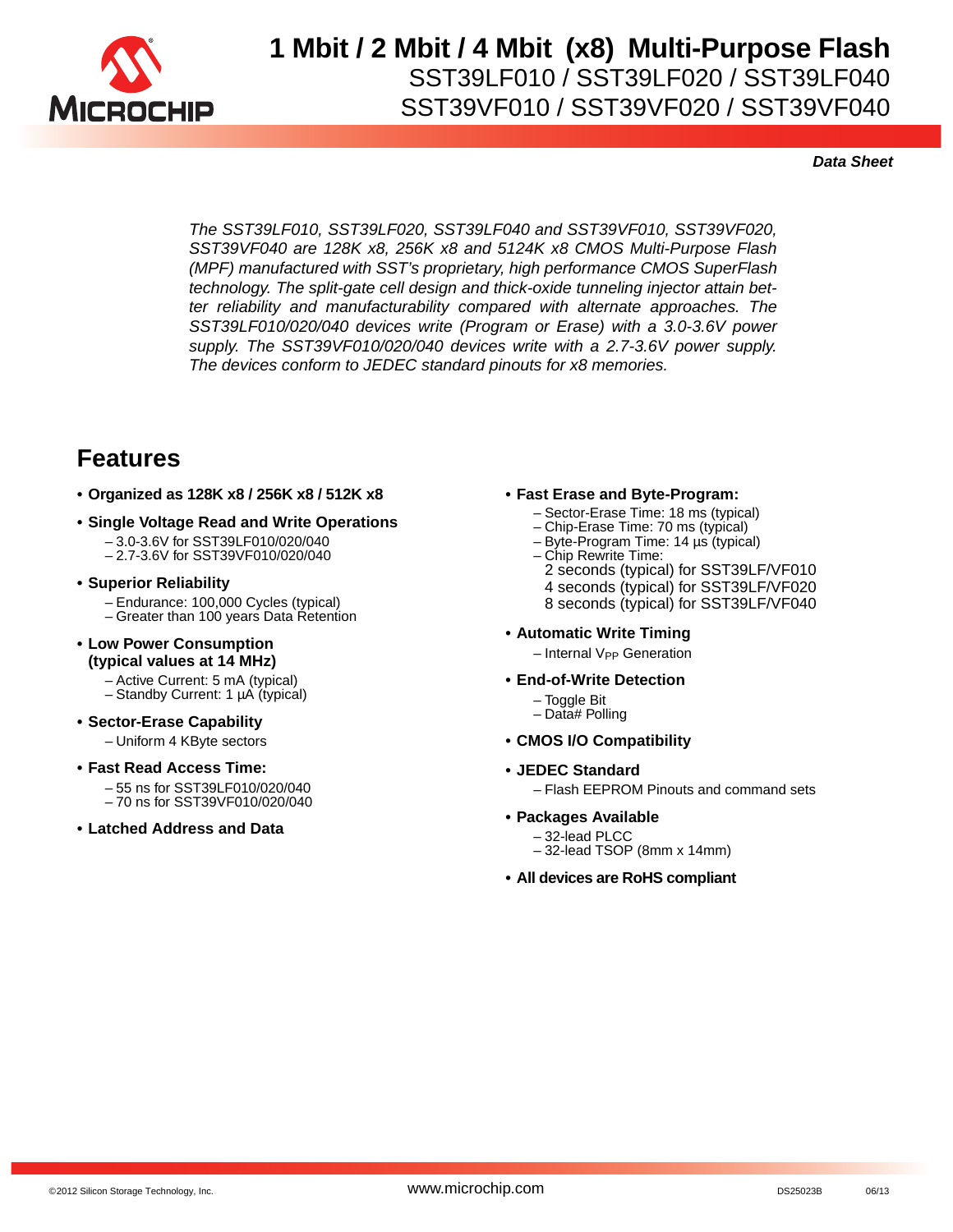

Data Sheet

### **Product Description**

The SST39LF010, SST39LF020, SST39LF040 and SST39VF010, SST39VF020, SST39VF040 are 128K x8, 256K x8 and 5124K x8 CMOS Multi-Purpose Flash (MPF) manufactured with SST's proprietary, high performance CMOS SuperFlash technology. The split-gate cell design and thick-oxide tunneling injector attain better reliability and manufacturability compared with alternate approaches. The SST39LF010/020/040 devices write (Program or Erase) with a 3.0-3.6V power supply. The SST39VF010/020/040 devices write with a 2.7-3.6V power supply. The devices conform to JEDEC standard pinouts for x8 memories.

Featuring high performance Byte-Program, the SST39LF010/020/040 and SST39VF010/020/040 devices provide a maximum Byte-Program time of 20 µsec. These devices use Toggle Bit or Data# Polling to indicate the completion of Program operation. To protect against inadvertent write, they have on-chip hardware and Software Data Protection schemes. Designed, manufactured, and tested for a wide spectrum of applications, they are offered with a guaranteed typical endurance of 100,000 cycles. Data retention is rated at greater than 100 years.

The SST39LF010/020/040 and SST39VF010/020/040 devices are suited for applications that require convenient and economical updating of program, configuration, or data memory. For all system applications, they significantly improves performance and reliability, while lowering power consumption. They inherently use less energy during Erase and Program than alternative flash technologies. The total energy consumed is a function of the applied voltage, current, and time of application. Since for any given voltage range, the SuperFlash technology uses less current to program and has a shorter erase time, the total energy consumed during any Erase or Program operation is less than alternative flash technologies. These devices also improve flexibility while lowering the cost for program, data, and configuration storage applications.

The SuperFlash technology provides fixed Erase and Program times, independent of the number of Erase/Program cycles that have occurred. Therefore the system software or hardware does not have to be modified or de-rated as is necessary with alternative flash technologies, whose Erase and Program times increase with accumulated Erase/Program cycles.

To meet surface mount requirements, the SST39LF010/020/040 and SST39VF010/020/040 devices are offered in 32-lead PLCC and 32-lead TSOP packages. See Figures 2 and 3 for pin assignments.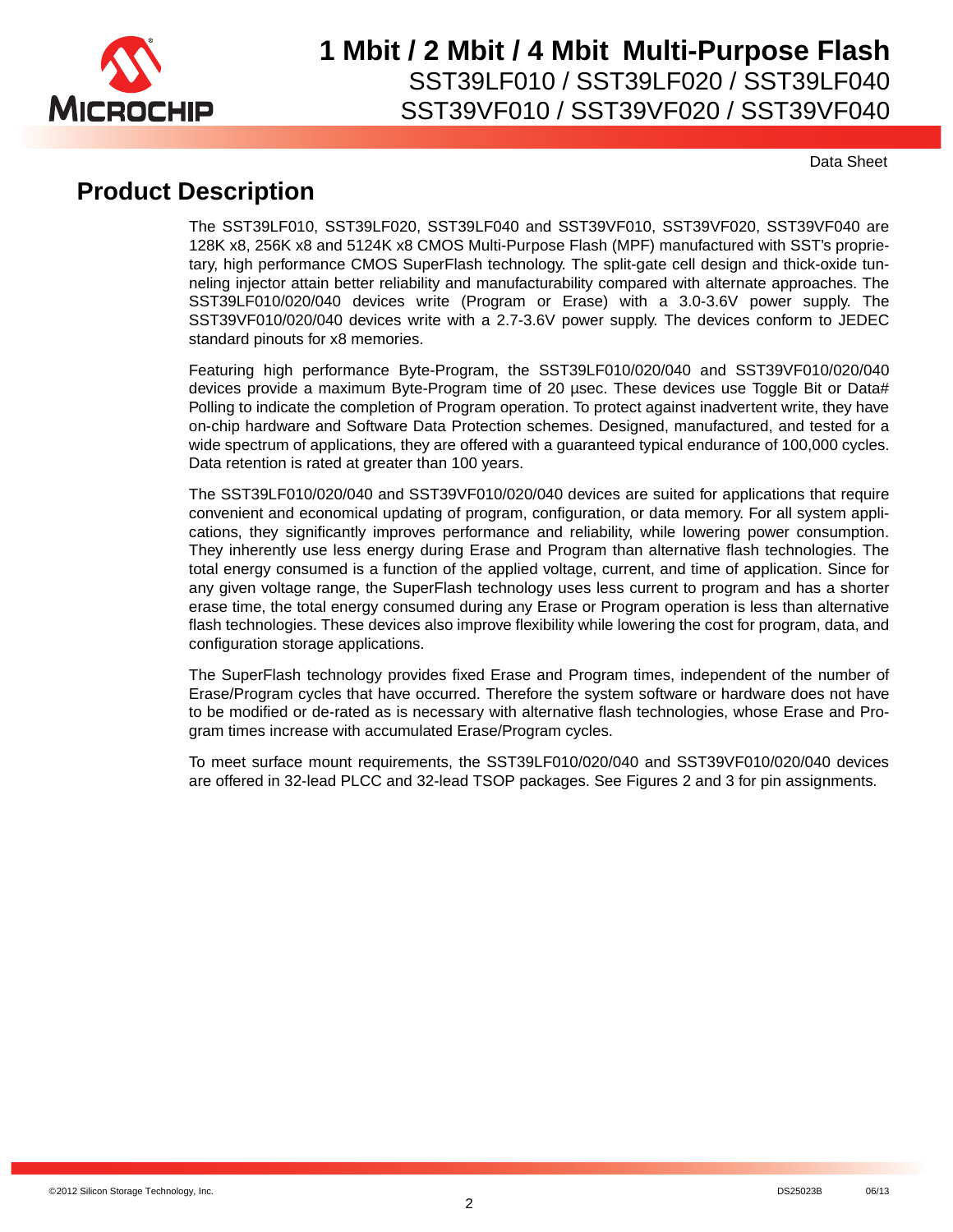

Data Sheet

## **Block Diagram**



**Figure 1:** Functional Block Diagram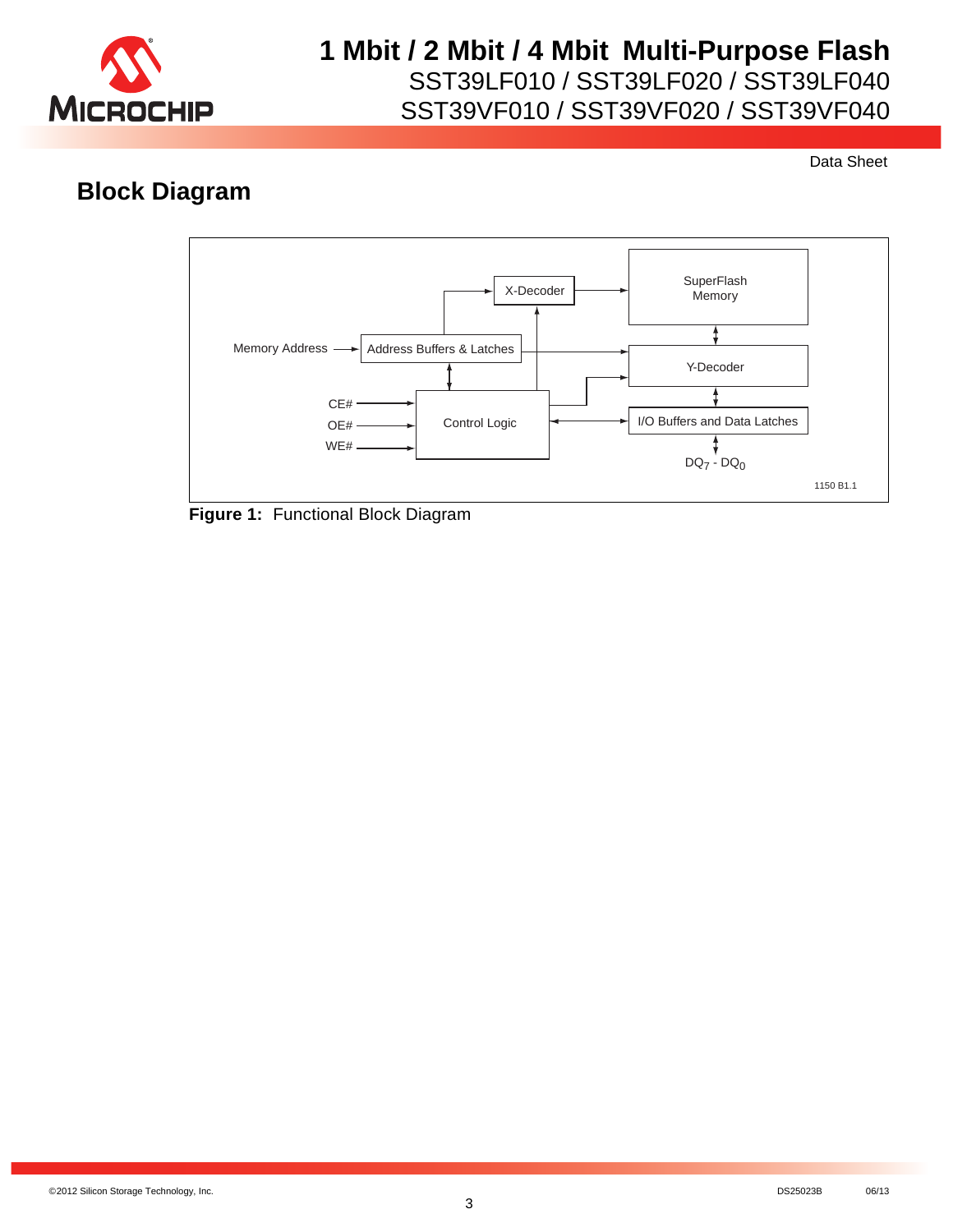

## **1 Mbit / 2 Mbit / 4 Mbit Multi-Purpose Flash**

SST39LF010 / SST39LF020 / SST39LF040

SST39VF010 / SST39VF020 / SST39VF040

Data Sheet

### **Pin Assignments**



**Figure 2:** Pin Assignments for 32-lead PLCC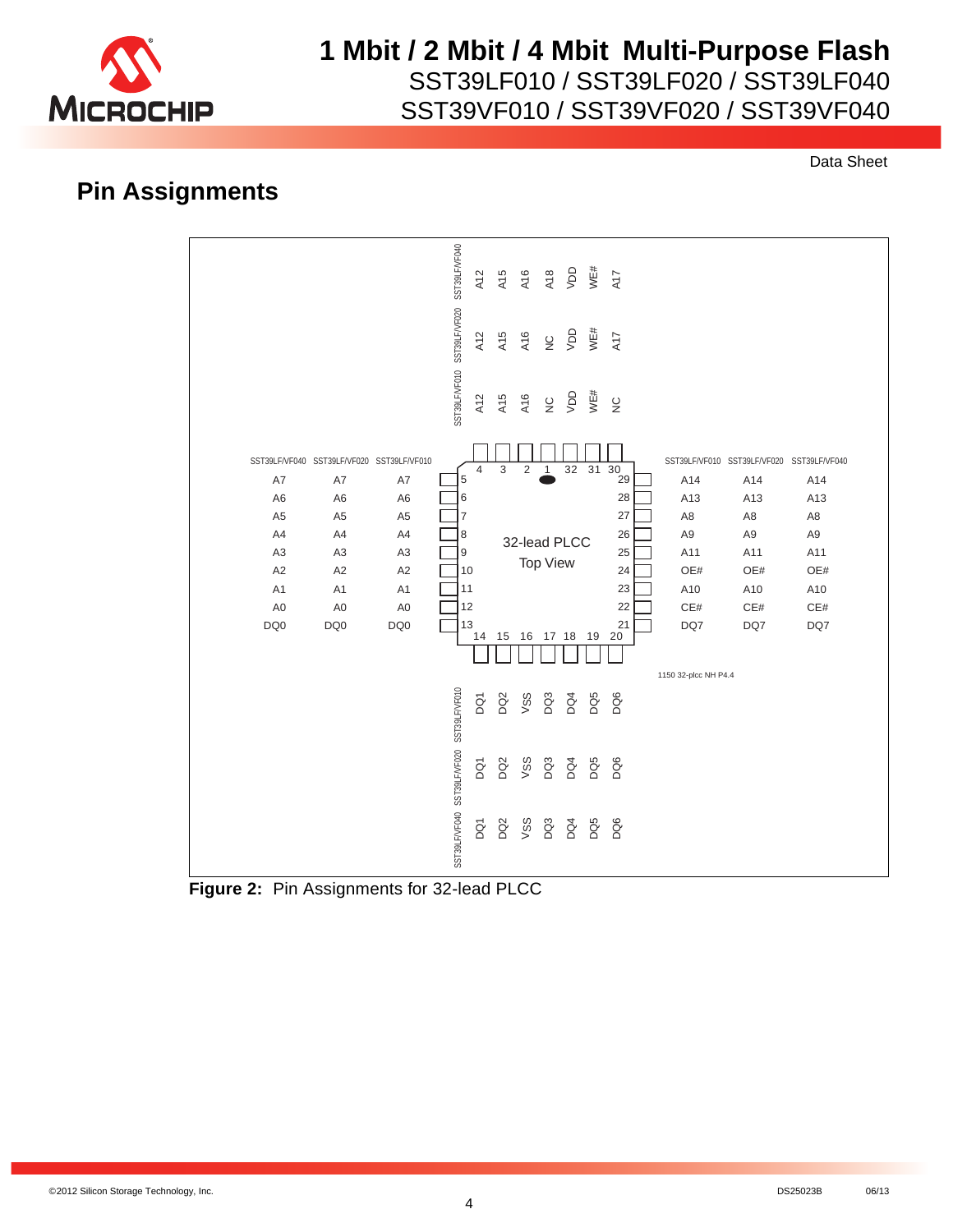

SST39VF010 / SST39VF020 / SST39VF040

Data Sheet

| SST39LF/VF040   | SST39LF/VF020   | SST39LF/VF010   |    |                        |    |                 | SST39LF/VF010 SST39LF/VF020 | SST39LF/VF040   |
|-----------------|-----------------|-----------------|----|------------------------|----|-----------------|-----------------------------|-----------------|
| A11             | A11             | A11             |    |                        | 32 | OE#             | OE#                         | OE#             |
| A <sub>9</sub>  | A <sub>9</sub>  | A9              | 2  |                        | 31 | A10             | A10                         | A10             |
| A8              | A <sub>8</sub>  | A8              | 3  |                        | 30 | CE#             | CE#                         | CE#             |
| A13             | A <sub>13</sub> | A13             | 4  |                        | 29 | DQ7             | DQ7                         | DQ7             |
| A14             | A14             | A14             | 5  |                        | 28 | DQ <sub>6</sub> | DQ <sub>6</sub>             | DQ6             |
| A17             | A17             | <b>NC</b>       | 6  | <b>Standard Pinout</b> | 27 | DQ <sub>5</sub> | DQ <sub>5</sub>             | DQ <sub>5</sub> |
| WE#             | WE#             | WE#             |    |                        | 26 | DQ4             | DQ4                         | DQ4             |
| V <sub>DD</sub> | <sup>V</sup> DD | V <sub>DD</sub> | 8  | <b>Top View</b>        | 25 | DQ3             | DQ3                         | DQ3             |
| A18             | <b>NC</b>       | <b>NC</b>       | 9  |                        | 24 | $V_{SS}$        | $V_{SS}$                    | $V_{SS}$        |
| A16             | A16             | A16             | 10 | Die Up                 | 23 | DQ <sub>2</sub> | DQ <sub>2</sub>             | DQ <sub>2</sub> |
| A15             | A15             | A15             | 11 |                        | 22 | DQ1             | DQ1                         | DQ1             |
| A12             | A12             | A12             | 12 |                        | 21 | DQ <sub>0</sub> | DQ <sub>0</sub>             | DQ0             |
| A7              | A7              | A7              | 13 |                        | 20 | A <sub>0</sub>  | A <sub>0</sub>              | A <sub>0</sub>  |
| A <sub>6</sub>  | A <sub>6</sub>  | A6              | 14 |                        | 19 | A <sub>1</sub>  | A1                          | A <sub>1</sub>  |
| A <sub>5</sub>  | A <sub>5</sub>  | A <sub>5</sub>  | 15 |                        | 18 | A2              | A2                          | A2              |
| A4              | A4              | A4              | 16 |                        | 17 | A <sub>3</sub>  | A <sub>3</sub>              | A3              |
|                 |                 |                 |    | 1150 32-tsop WH P1.1   |    |                 |                             |                 |



|  |  | Table 1: Pin Description                                                                                         |  |
|--|--|------------------------------------------------------------------------------------------------------------------|--|
|  |  | the contract the contract of the contract of the contract of the contract of the contract of the contract of the |  |

| Symbol                        | <b>Pin Name</b>                       | <b>Functions</b>                                                                                                                                                                                                    |                                                                    |  |  |  |  |
|-------------------------------|---------------------------------------|---------------------------------------------------------------------------------------------------------------------------------------------------------------------------------------------------------------------|--------------------------------------------------------------------|--|--|--|--|
| $A_{MS}$ <sup>1</sup> - $A_0$ | Address Inputs                        | To provide memory addresses. During Sector-Erase A <sub>MS</sub> -A <sub>12</sub> address lines will<br>select the sector. During Block-Erase A <sub>MS</sub> -A <sub>16</sub> address lines will select the block. |                                                                    |  |  |  |  |
|                               | DQ7-DQ <sub>0</sub> Data Input/output | To output data during Read cycles and receive input data during Write cycles.<br>Data is internally latched during a Write cycle.<br>The outputs are in tri-state when OE# or CE# is high.                          |                                                                    |  |  |  |  |
| CE#                           | Chip Enable                           | To activate the device when CE# is low.                                                                                                                                                                             |                                                                    |  |  |  |  |
| OE#                           | <b>Output Enable</b>                  | To gate the data output buffers.                                                                                                                                                                                    |                                                                    |  |  |  |  |
| WE#                           | <b>Write Enable</b>                   | To control the Write operations.                                                                                                                                                                                    |                                                                    |  |  |  |  |
| Vnn                           | Power Supply                          | To provide power supply voltage:                                                                                                                                                                                    | 3.0-3.6V for SST39LF010/020/040<br>2.7-3.6V for SST39VF010/020/040 |  |  |  |  |
| $V_{SS}$                      | Ground                                |                                                                                                                                                                                                                     |                                                                    |  |  |  |  |
| <b>NC</b>                     | No Connection                         | Unconnected pins.                                                                                                                                                                                                   |                                                                    |  |  |  |  |

1.  $A_{MS}$  = Most significant address

T1.1 25023

 $A_{MS} = A_{16}$  for SST39LF/VF010,  $A_{17}$  for SST39LF/VF020, and  $A_{18}$  for SST39LF/VF040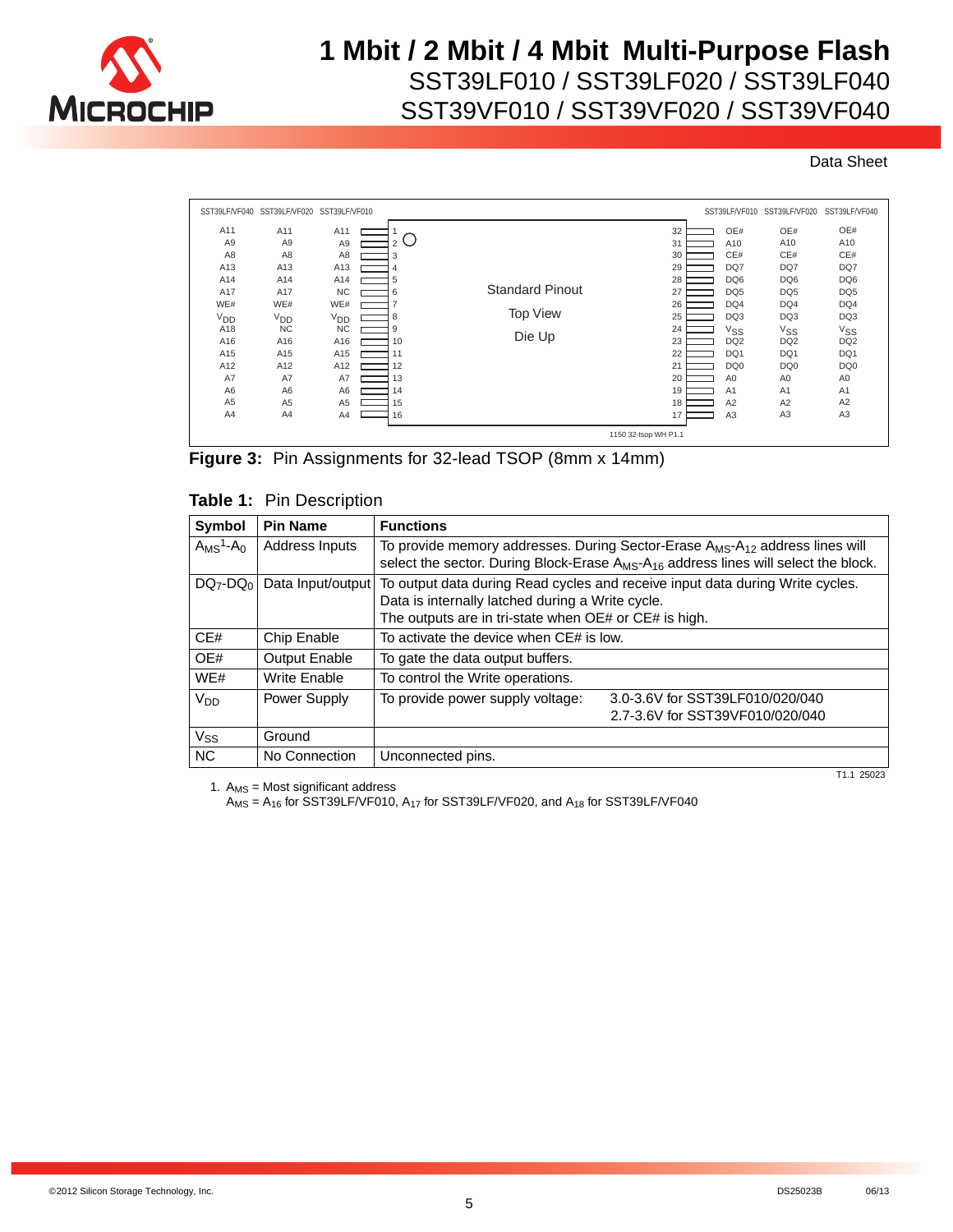

Data Sheet

### **Device Operation**

Commands are used to initiate the memory operation functions of the device. Commands are written to the device using standard microprocessor write sequences. A command is written by asserting WE# low while keeping CE# low. The address bus is latched on the falling edge of WE# or CE#, whichever occurs last. The data bus is latched on the rising edge of WE# or CE#, whichever occurs first.

### **Read**

The Read operation of the SST39LF010/020/040 and SST39VF010/020/040 devices are controlled by CE# and OE#, both have to be low for the system to obtain data from the outputs. CE# is used for device selection. When CE# is high, the chip is deselected and only standby power is consumed. OE# is the output control and is used to gate data from the output pins. The data bus is in high impedance state when either CE# or OE# is high. Refer to the Read cycle timing diagram for further details (Figure 4).

### **Byte-Program Operation**

The SST39LF010/020/040 and SST39VF010/020/040 are programmed on a byte-by-byte basis. Before programming, the sector where the byte exists must be fully erased. The Program operation is accomplished in three steps. The first step is the three-byte load sequence for Software Data Protection. The second step is to load byte address and byte data. During the Byte-Program operation, the addresses are latched on the falling edge of either CE# or WE#, whichever occurs last. The data is latched on the rising edge of either CE# or WE#, whichever occurs first. The third step is the internal Program operation which is initiated after the rising edge of the fourth WE# or CE#, whichever occurs first. The Program operation, once initiated, will be completed, within 20 µs. See Figures 5 and 6 for WE# and CE# controlled Program operation timing diagrams and Figure 15 for flowcharts. During the Program operation, the only valid reads are Data# Polling and Toggle Bit. During the internal Program operation, the host is free to perform additional tasks. Any commands written during the internal Program operation will be ignored.

### **Sector-Erase Operation**

The Sector-Erase operation allows the system to erase the device on a sector-by-sector basis. The sector architecture is based on uniform sector size of 4 KByte. The Sector-Erase operation is initiated by executing a six-byte command sequence with Sector-Erase command (30H) and sector address (SA) in the last bus cycle. The sector address is latched on the falling edge of the sixth WE# pulse, while the command (30H) is latched on the rising edge of the sixth WE# pulse. The internal Erase operation begins after the sixth WE# pulse. The End-of-Erase can be determined using either Data# Polling or Toggle Bit methods. See Figure 9 for timing waveforms. Any commands written during the Sector-Erase operation will be ignored.

### **Chip-Erase Operation**

The SST39LF010/020/040 and SST39VF010/020/040 devices provide a Chip-Erase operation, which allows the user to erase the entire memory array to the '1's state. This is useful when the entire device must be quickly erased.

The Chip-Erase operation is initiated by executing a six- byte Software Data Protection command sequence with Chip-Erase command (10H) with address 5555H in the last byte sequence. The internal Erase operation begins with the rising edge of the sixth WE# or CE#, whichever occurs first. During the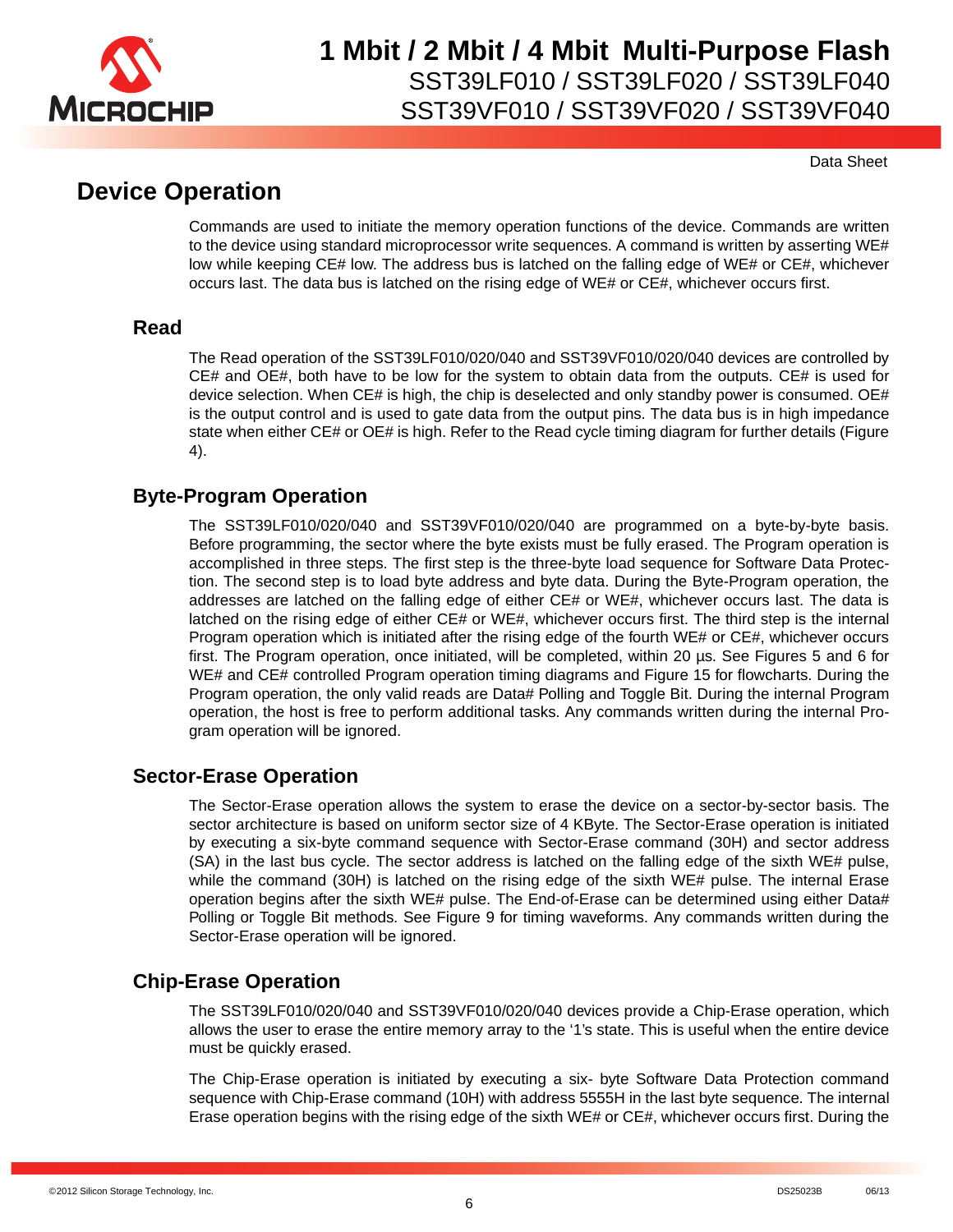

Data Sheet

internal Erase operation, the only valid read is Toggle Bit or Data# Polling. See Table 4 for the command sequence, Figure 10 for timing diagram, and Figure 18 for the flowchart. Any commands written during the Chip-Erase operation will be ignored.

### **Write Operation Status Detection**

The SST39LF010/020/040 and SST39VF010/020/040 devices provide two software means to detect the completion of a Write (Program or Erase) cycle, in order to optimize the system write cycle time. The software detection includes two status bits: Data# Polling (DQ<sub>7</sub>) and Toggle Bit (DQ<sub>6</sub>). The End-of-Write detection mode is enabled after the rising edge of WE# which initiates the internal Program or Erase operation.

The actual completion of the nonvolatile write is asynchronous with the system; therefore, either a Data# Polling or Toggle Bit read may be simultaneous with the completion of the Write cycle. If this occurs, the system may possibly get an erroneous result, i.e., valid data may appear to conflict with either  $DQ_7$  or  $DQ_6$ . In order to prevent spurious rejection, if an erroneous result occurs, the software routine should include a loop to read the accessed location an additional two (2) times. If both reads are valid, then the device has completed the Write cycle, otherwise the rejection is valid.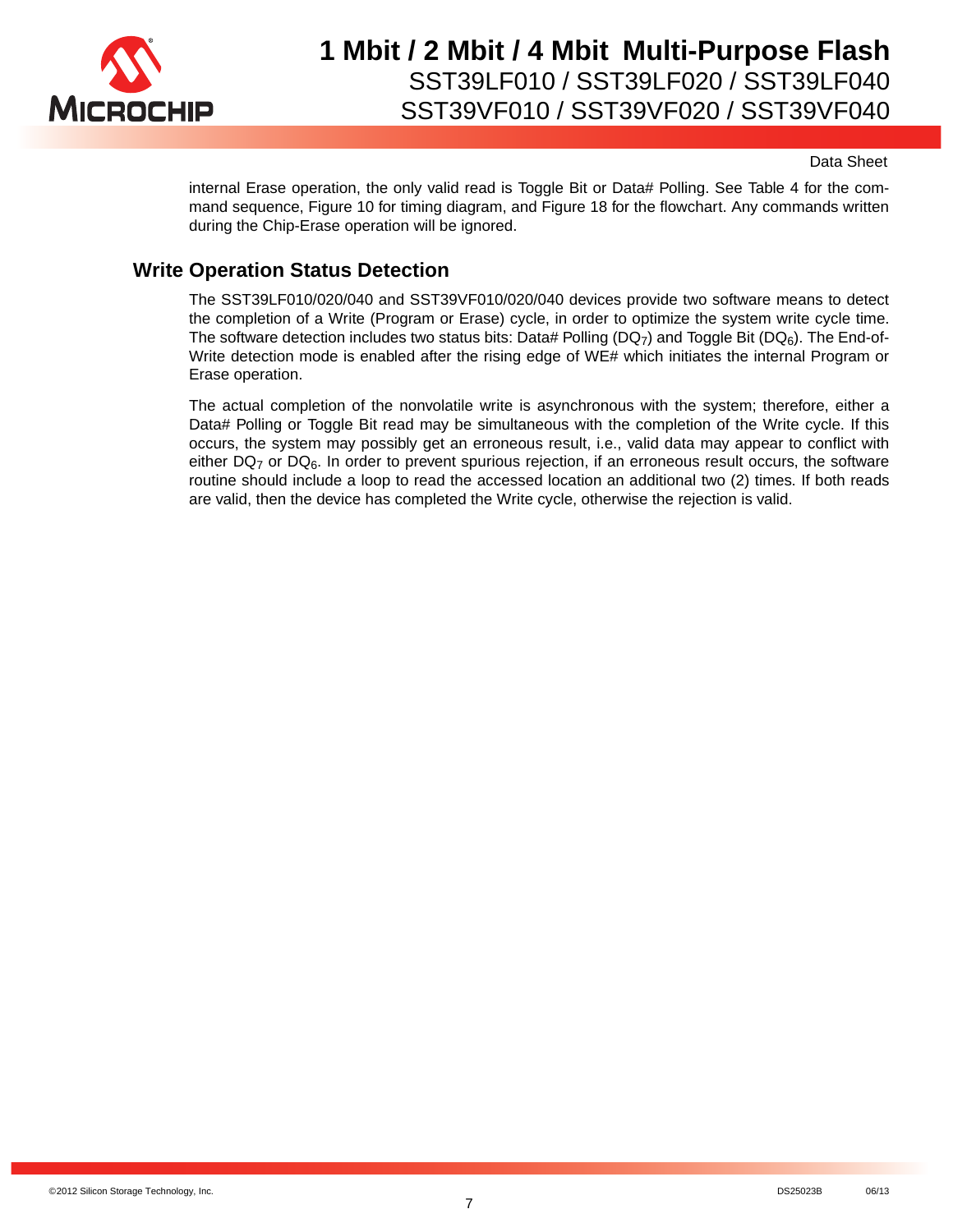

Data Sheet

### **Data# Polling (DQ7)**

When the SST39LF010/020/040 and SST39VF010/020/040 are in the internal Program operation, any attempt to read DQ7 will produce the complement of the true data. Once the Program operation is completed,  $DQ<sub>7</sub>$  will produce true data. Note that even though  $DQ<sub>7</sub>$  may have valid data immediately following completion of an internal Write operation, the remaining data outputs may still be invalid: valid data on the entire data bus will appear in subsequent successive Read cycles after an interval of 1 µs. During internal Erase operation, any attempt to read DQ7 will produce a "0". Once the internal Erase operation is completed, DQ7 will produce a "1". The Data# Polling is valid after the rising edge of fourth WE# (or CE#) pulse for Program operation. For Sector- or Chip-Erase, the Data# Polling is valid after the rising edge of sixth WE# (or CE#) pulse. See Figure 7 for Data# Polling timing diagram and Figure 16 for a flowchart.

### **Toggle Bit (DQ6)**

During the internal Program or Erase operation, any consecutive attempts to read  $DQ_6$  will produce alternating '0's and '1's, i.e., toggling between 0 and 1. When the internal Program or Erase operation is completed, the toggling will stop. The device is then ready for the next operation. The Toggle Bit is valid after the rising edge of fourth WE# (or CE#) pulse for Program operation. For Sector- or Chip-Erase, the Toggle Bit is valid after the rising edge of sixth WE# (or CE#) pulse. See Figure 8 for Toggle Bit timing diagram and Figure 16 for a flowchart.

### **Data Protection**

The SST39LF010/020/040 and SST39VF010/020/040 provide both hardware and software features to protect nonvolatile data from inadvertent writes.

### **Hardware Data Protection**

Noise/Glitch Protection: A WE# or CE# pulse of less than 5 ns will not initiate a Write cycle.

 $V_{DD}$  Power Up/Down Detection: The Write operation is inhibited when  $V_{DD}$  is less than 1.5V.

Write Inhibit Mode: Forcing OE# low, CE# high, or WE# high will inhibit the Write operation. This prevents inadvertent writes during power-up or power-down.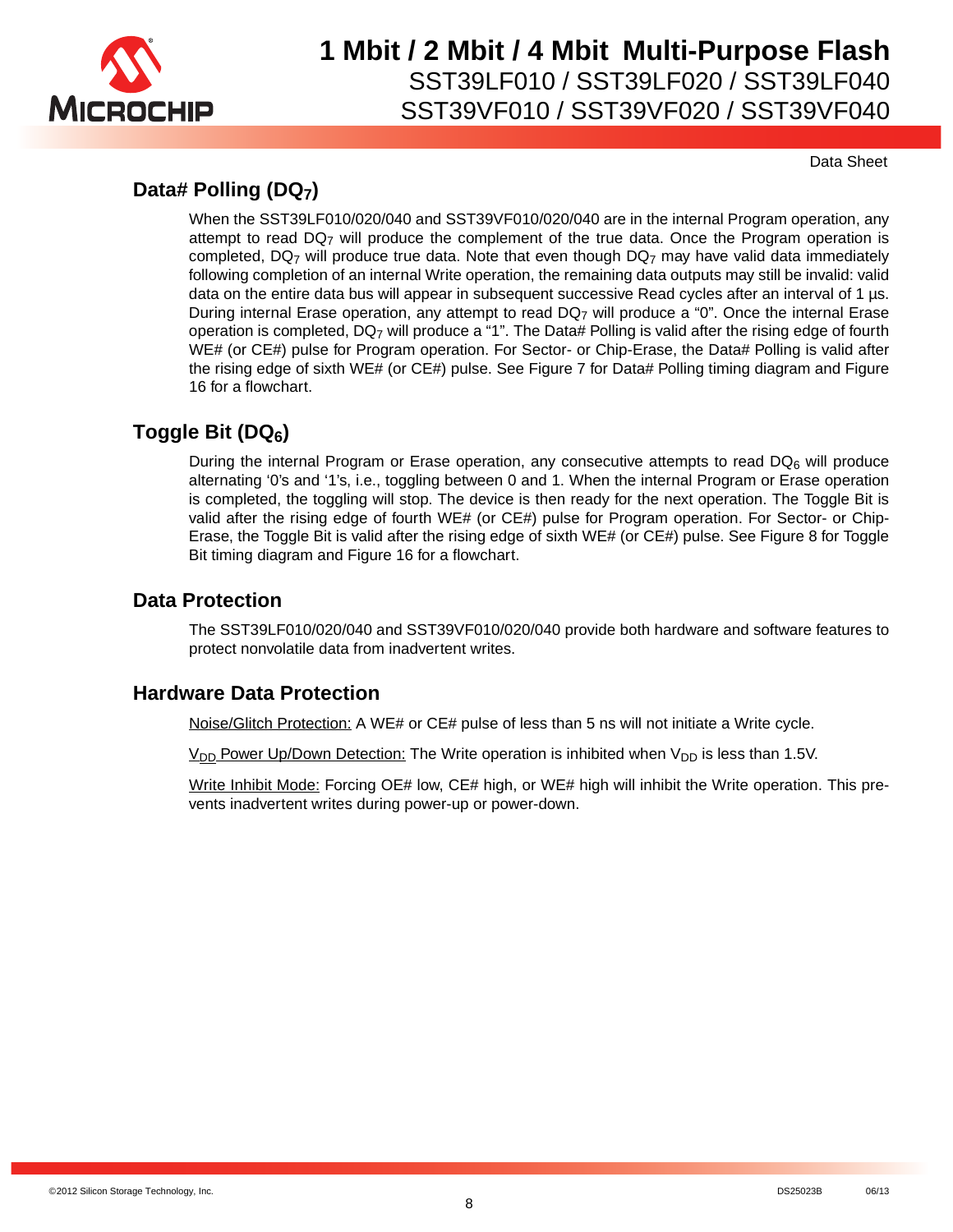

Data Sheet

### **Software Data Protection (SDP)**

The SST39LF010/020/040 and SST39VF010/020/040 provide the JEDEC approved Software Data Protection scheme for all data alteration operation, i.e., Program and Erase. Any Program operation requires the inclusion of a series of three-byte sequence. The three-byte load sequence is used to initiate the Program operation, providing optimal protection from inadvertent Write operations, e.g., during the system power-up or power-down. Any Erase operation requires the inclusion of six-byte load sequence. These devices are shipped with the Software Data Protection permanently enabled. See Table 4 for the specific software command codes. During SDP command sequence, invalid commands will abort the device to read mode, within  $T_{RC}$ .

### **Product Identification**

The Product Identification mode identifies the devices as the SST39LF/VF010, SST39LF/VF020, and SST39LF/VF040 and manufacturer as SST. This mode may be accessed by software operations. Users may use the Software Product Identification operation to identify the part (i.e., using the device ID) when using multiple manufacturers in the same socket. For details, see Table 4 for software operation, Figure 11 for the Software ID Entry and Read timing diagram, and Figure 17 for the Software ID entry command sequence flowchart.

#### **Table 2:** Product Identification

|                   | <b>Address</b> | Data             |
|-------------------|----------------|------------------|
| Manufacturer's ID | 0000H          | <b>BFH</b>       |
| Device ID         |                |                  |
| SST39LF/VF010     | 0001H          | D <sub>5</sub> H |
| SST39LF/VF020     | 0001H          | D <sub>6</sub> H |
| SST39LF/VF040     | 0001H          | D7H              |

T2.1 25023

### **Product Identification Mode Exit/Reset**

In order to return to the standard Read mode, the Software Product Identification mode must be exited. Exit is accomplished by issuing the Software ID Exit command sequence, which returns the device to the Read operation. Please note that the Software ID Exit command is ignored during an internal Program or Erase operation. See Table 4 for software command codes, Figure 12 for timing waveform, and Figure 17 for a flowchart.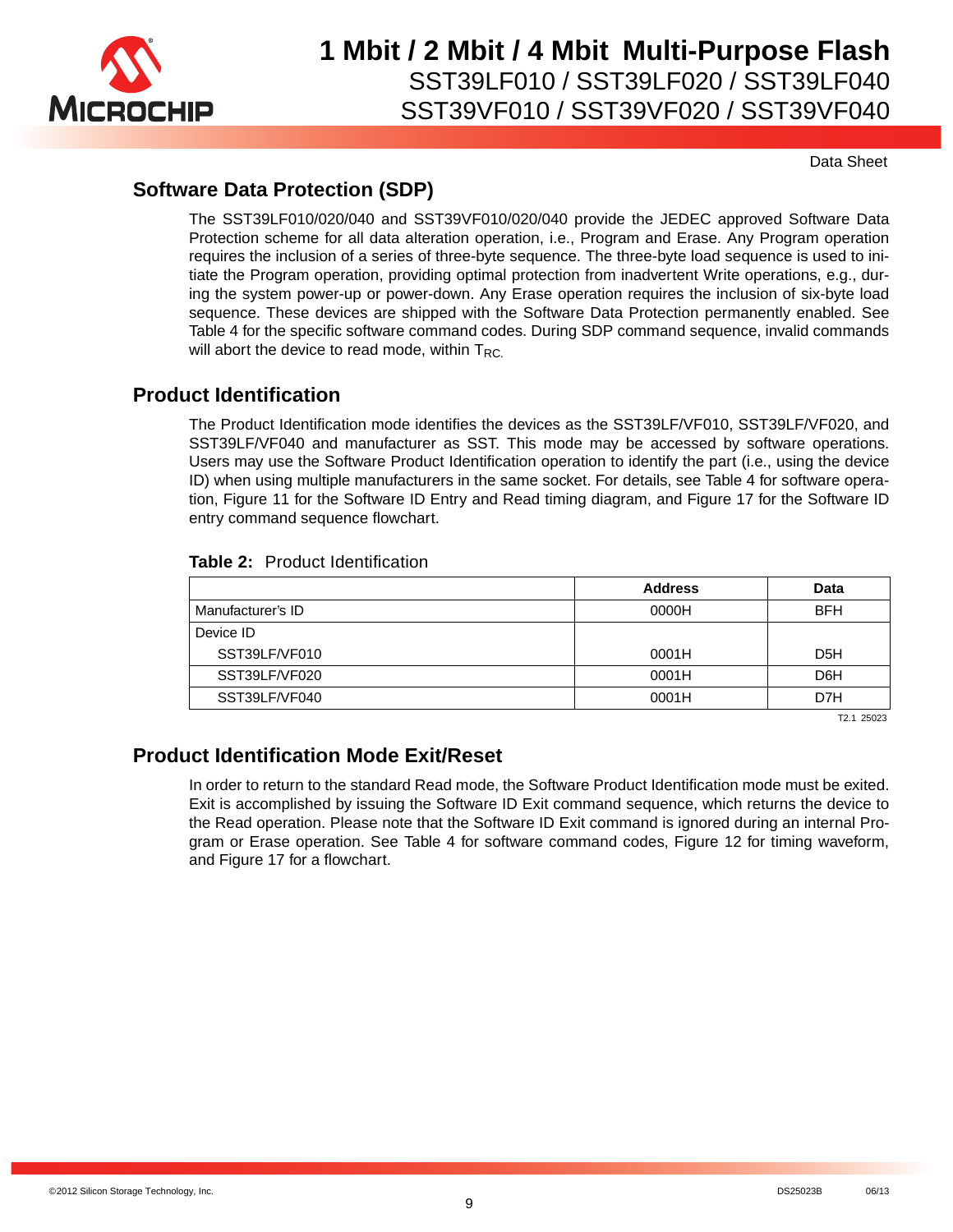

SST39VF010 / SST39VF020 / SST39VF040

Data Sheet

### **Operations**

#### **Table 3:** Operation Modes Selection

| <b>Mode</b>            | CE#             | OE#      | WE#             | DQ                       | <b>Address</b>                        |
|------------------------|-----------------|----------|-----------------|--------------------------|---------------------------------------|
| Read                   | $V_{IL}$        | $V_{IL}$ | Vıн             | $D_{OUT}$                | $A_{IN}$                              |
| Program                | $V_{IL}$        | Vıн      | $V_{IL}$        | $D_{IN}$                 | $A_{IN}$                              |
| Erase                  | $V_{IL}$        | Vıн      | $V_{IL}$        | X <sup>1</sup>           | Sector address,<br>XXH for Chip-Erase |
| Standby                | V <sub>IH</sub> | X        | X               | High Z                   | X                                     |
| Write Inhibit          | X               | $V_{IL}$ | X               | High Z/ D <sub>OUT</sub> | X                                     |
|                        | X               | X        | V <sub>IH</sub> | High $Z/DOUT$            | X                                     |
| Product Identification |                 |          |                 |                          |                                       |
| Software Mode          | $V_{IL}$        | $V_{IL}$ | Vıн             |                          | See Table 4                           |

1. X can be  $V_{I L}$  or  $V_{I H}$ , but no other value.

T3.4 25023

#### **Table 4:** Software Command Sequence

| Command<br><b>Sequence</b>             | 1st Bus<br><b>Write Cycle</b> |            | 2nd Bus<br><b>Write Cycle</b> |      | 3rd Bus<br><b>Write Cycle</b> |                  | 4th Bus<br><b>Write Cycle</b> |      | 5th Bus<br><b>Write Cycle</b> |      | 6th Bus<br><b>Write Cycle</b> |      |
|----------------------------------------|-------------------------------|------------|-------------------------------|------|-------------------------------|------------------|-------------------------------|------|-------------------------------|------|-------------------------------|------|
|                                        | Addr <sup>1</sup>             | Data       | Addr <sup>1</sup>             | Data | Addr <sup>1</sup>             | Data             | Addr <sup>1</sup>             | Data | Addr <sup>1</sup>             | Data | Addr <sup>1</sup>             | Data |
| Byte-Program                           | 5555H                         | AAH        | 2AAAH                         | 55H  | 5555H                         | A <sub>O</sub> H | BA <sup>2</sup>               | Data |                               |      |                               |      |
| Sector-Erase                           | 5555H                         | AAH        | 2AAAH                         | 55H  | 5555H                         | 80H              | 5555H                         | AAH  | 2AAAH                         | 55H  | SA <sub>x</sub> <sup>3</sup>  | 30H  |
| Chip-Erase                             | 5555H                         | AAH        | 2AAAH                         | 55H  | 5555H                         | 80H              | 5555H                         | AAH  | 2AAAH                         | 55H  | 5555H                         | 10H  |
| Software ID<br>$E$ ntry <sup>4,5</sup> | 5555H                         | AAH        | 2AAAH                         | 55H  | 5555H                         | 90H              |                               |      |                               |      |                               |      |
| Software ID Exit <sup>6</sup>          | <b>XXH</b>                    | <b>FOH</b> |                               |      |                               |                  |                               |      |                               |      |                               |      |
| Software ID Exit <sup>6</sup>          | 5555H                         | AAH        | 2AAAH                         | 55H  | 5555H                         | <b>FOH</b>       |                               |      |                               |      |                               |      |
|                                        | T4 2 25023                    |            |                               |      |                               |                  |                               |      |                               |      |                               |      |

1. Address format  $A_{14}$ - $A_0$  (Hex),

Addresses A<sub>MS</sub>-A<sub>15</sub> can be V<sub>IL</sub> or V<sub>IH</sub>, but no other value, for the Command sequence. AMS = Most significant address

 $A_{MS} = A_{16}$  for SST39LF/VF010,  $A_{17}$  for SST39LF/VF020, and  $A_{18}$  for SST39LF/VF040

2. BA = Program Byte address

3.  $SA_X$  for Sector-Erase; uses  $A_{MS} - A_{12}$  address lines

4. The device does not remain in Software Product ID mode if powered down.

5. With  $A_{MS} - A_1 = 0$ ; SST Manufacturer's ID = BFH, is read with  $A_0 = 0$ ,

SST39LF/VF010 Device ID = D5H, is read with  $A_0 = 1$ ,

SST39LF/VF020 Device ID = D6H, is read with  $A_0 = 1$ ,

SST39LF/VF040 Device ID = D7H, is read with  $A_0 = 1$ .

6. Both Software ID Exit operations are equivalent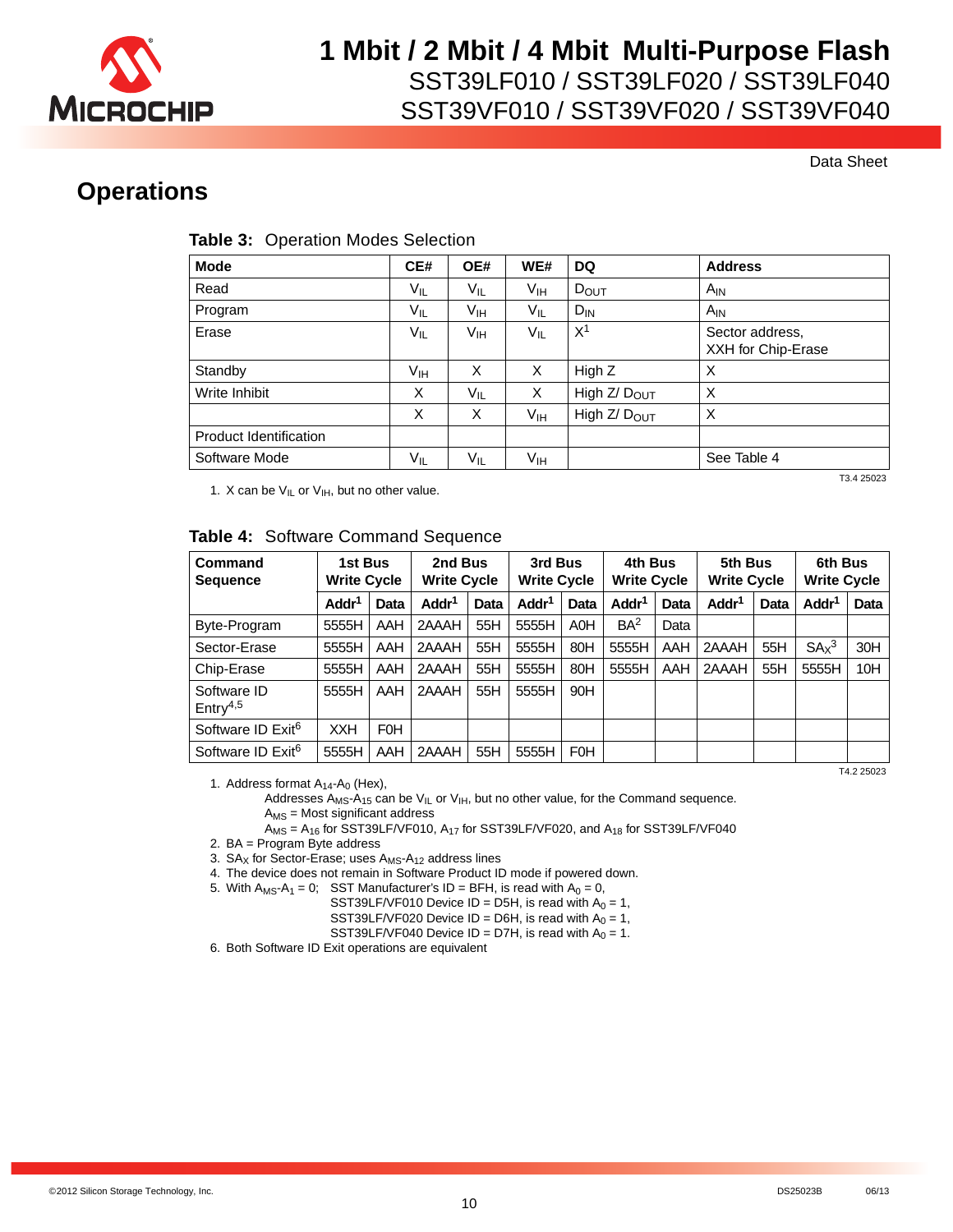

#### Data Sheet

**Absolute Maximum Stress Ratings** (Applied conditions greater than those listed under "Absolute Maximum Stress Ratings" may cause permanent damage to the device. This is a stress rating only and functional operation of the device at these conditions or conditions greater than those defined in the operational sections of this data sheet is not implied. Exposure to absolute maximum stress rating conditions may affect device reliability.)

Certain with-Pb 32-PLCC package types are capable of 240°C for 10 seconds; please consult the factory for the latest information.

2. Outputs shorted for no more than one second. No more than one output shorted at a time.

#### **Table 5:** Operating Range SST39LF010/020/040

| Range      | <b>Ambient Temp</b> | V DD     |  |  |
|------------|---------------------|----------|--|--|
| Commercial | ∙70°C<br>ገ°C to     | 3.0-3.6V |  |  |

T5.1 25023

#### **Table 6:** Operating Range SST39VF010/020/040

| Range      | <b>Ambient Temp</b>                  | V <sub>DD</sub> |  |  |
|------------|--------------------------------------|-----------------|--|--|
| Commercial | $0^{\circ}$ C to +70 $^{\circ}$ C    | $2.7 - 3.6V$    |  |  |
| Industrial | -40 $^{\circ}$ C to +85 $^{\circ}$ C | $2.7 - 3.6V$    |  |  |

T6.1 25023

#### **Table 7:** AC Conditions of Test<sup>1</sup>

| <b>Input Rise/Fall Time</b> | <b>Output Load</b>                    |  |  |  |
|-----------------------------|---------------------------------------|--|--|--|
| 5ns                         | $C_1 = 30$ pF for SST39LF010/020/040  |  |  |  |
|                             | $C_1$ = 100 pF for SST39VF010/020/040 |  |  |  |

1. See Figures 13 and 14

T7.1 25023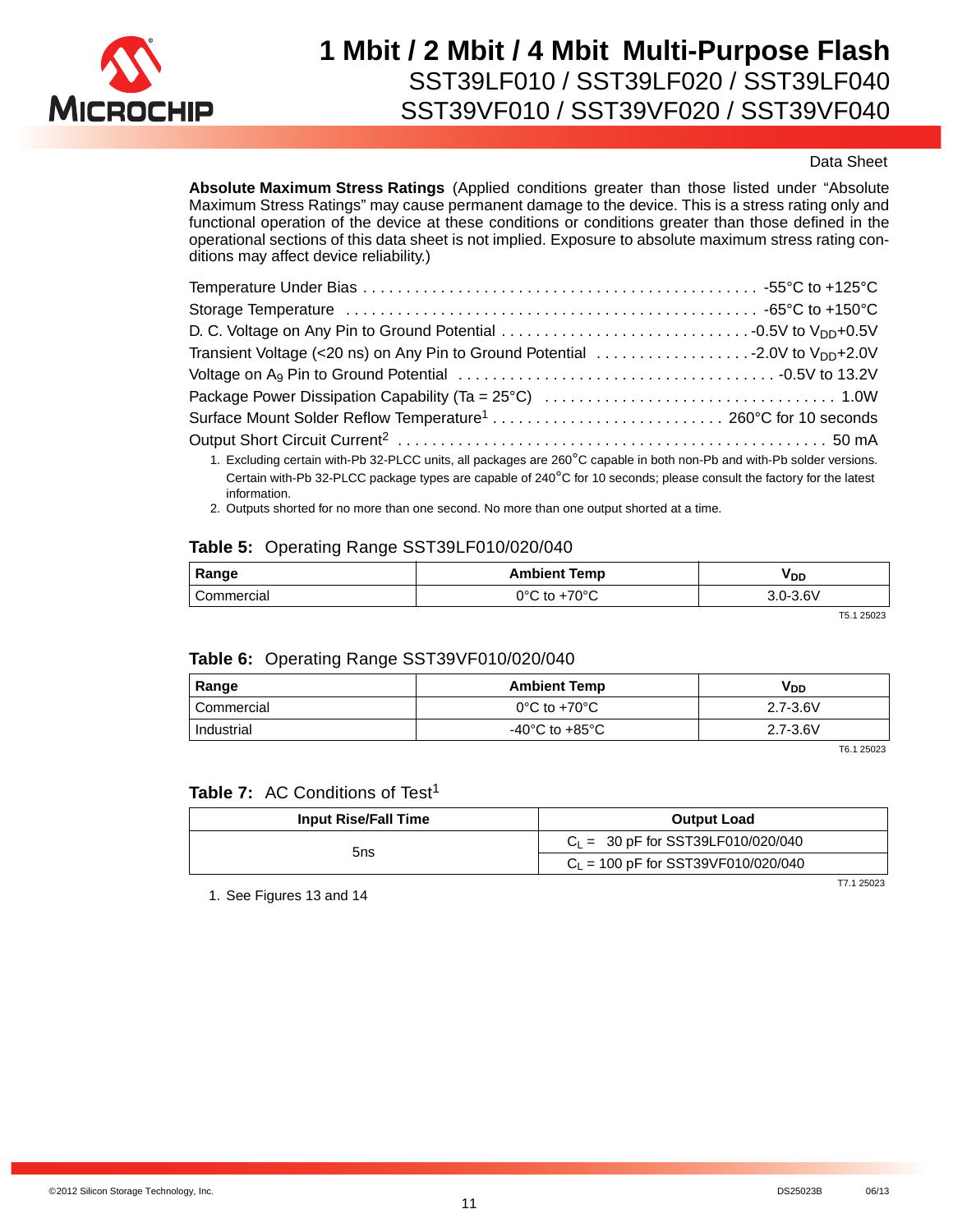

Data Sheet

#### **Table 8:** DC Operating Characteristics  $-V_{DD} = 3.0-3.6V$  for SST39LF010/020/040 and 2.7-3.6V for SST39VF010/020/040<sup>1</sup>

|                 |                                 |                    | Limits      |              |                                                                                        |
|-----------------|---------------------------------|--------------------|-------------|--------------|----------------------------------------------------------------------------------------|
| Symbol          | <b>Parameter</b>                | Min                | <b>Max</b>  | <b>Units</b> | <b>Test Conditions</b>                                                                 |
| lop             | Power Supply Current            |                    |             |              | Address input= $V_{II}T/V_{IHT}$ , at f=1/T <sub>RC</sub> Min<br>$V_{DD} = V_{DD}$ Max |
|                 | Read <sup>2</sup>               |                    | 20          | mA           | CE#=V <sub>IL</sub> , OE#=WE#=V <sub>IH</sub> , all I/Os open                          |
|                 | Program and Erase <sup>3</sup>  |                    | 30          | mA           | $CE#=WE#=V_{II}$ , $OE#=V_{IH}$                                                        |
| I <sub>SB</sub> | Standby V <sub>DD</sub> Current |                    | 15          | μA           | CE#= $V_{H C}$ , $V_{DD} = V_{DD}$ Max                                                 |
| Iμ.             | Input Leakage Current           |                    | $\mathbf 1$ | μA           | $V_{IN}$ =GND to $V_{DD}$ , $V_{DD}$ = $V_{DD}$ Max                                    |
| lLo.            | Output Leakage Current          |                    | 10          | μA           | VOUT=GND to V <sub>DD</sub> , V <sub>DD</sub> =V <sub>DD</sub> Max                     |
| $V_{IL}$        | Input Low Voltage               |                    | 0.8         | V            | Min=V <sub>DD</sub> Min                                                                |
| V <sub>IH</sub> | Input High Voltage              | 0.7V <sub>DD</sub> |             | V            | $V_{DD} = V_{DD}$ Max                                                                  |
| V <sub>HC</sub> | Input High Voltage (CMOS)       | $VDD - 0.3$        |             | V            | Mon=V <sub>DD</sub> Max                                                                |
| VOL             | <b>Output Low Voltage</b>       |                    | 0.2         | $\vee$       | $I_{OL}$ =100 µA, $V_{DD}$ = $V_{DD}$ Min                                              |
| VOH             | Output High Voltage             | $V_{DD}$ -0.2      |             | V            | $I_{OH}$ =-100 µA, $V_{DD}$ = $V_{DD}$ Min                                             |
|                 |                                 |                    |             |              | T8 7 25023                                                                             |

1. Typical conditions for the Active Current shown on the front data sheet page are average values at 25°C (room temperature), and  $V_{DD} = 3V$  for VF devices. Not 100% tested.

2. Values are for 70 ns conditions. See the *Multi-Purpose Flash Power Rating* application note for further information.

3. 30 mA max for Erase operations in the industrial temperature range.

#### **Table 9:** Recommended System Power-up Timings

| Symbol       | <b>Parameter</b>                    | <b>Minimum</b> | Units |
|--------------|-------------------------------------|----------------|-------|
| l PU-READ    | Power-up to Read Operation          | 100            | us    |
| l pu-write ' | Power-up to Program/Erase Operation | 100            | us    |

1. This parameter is measured only for initial qualification and after a design or process change that could affect this parameter. T9.1 25023

| <b>Table 10:</b> Capacitance $(Ta = 25^{\circ}C, f=1$ Mhz, other pins open) |  |
|-----------------------------------------------------------------------------|--|
|-----------------------------------------------------------------------------|--|

| <b>Parameter</b> | <b>Description</b>  | <b>Test Condition</b> | Maximum |
|------------------|---------------------|-----------------------|---------|
| C <sub>I/O</sub> | I/O Pin Capacitance | $V_{I/O} = 0V$        | 12 pF   |
| $C_{IN}$         | Input Capacitance   | $V_{IN} = 0V$         | 6 pF    |

1. This parameter is measured only for initial qualification and after a design or process change that could affect this parameter.

#### **Table 11:**Reliability Characteristics

| Symbol                   | <b>Parameter</b> | <b>Minimum Specification</b> | Units  | <b>Test Method</b>  |
|--------------------------|------------------|------------------------------|--------|---------------------|
| $N_{END}$ <sup>1,2</sup> | Endurance        | 10.000                       | Cycles | JEDEC Standard A117 |
| $T_{DR}$ <sup>1</sup>    | Data Retention   | 100                          | Years  | JEDEC Standard A103 |
| $I_{LTH}$ <sup>1</sup>   | Latch Up         | 100 + $I_{DD}$               | mA     | JEDEC Standard 78   |

1. This parameter is measured only for initial qualification and after a design or process change that could affect this parameter.

2.  $N_{END}$  endurance rating is qualified as a 10,000 cycle minimum for the whole device. A sector- or block-level rating would result in a higher minimum specification.

T10.0 25023

T11.3 25023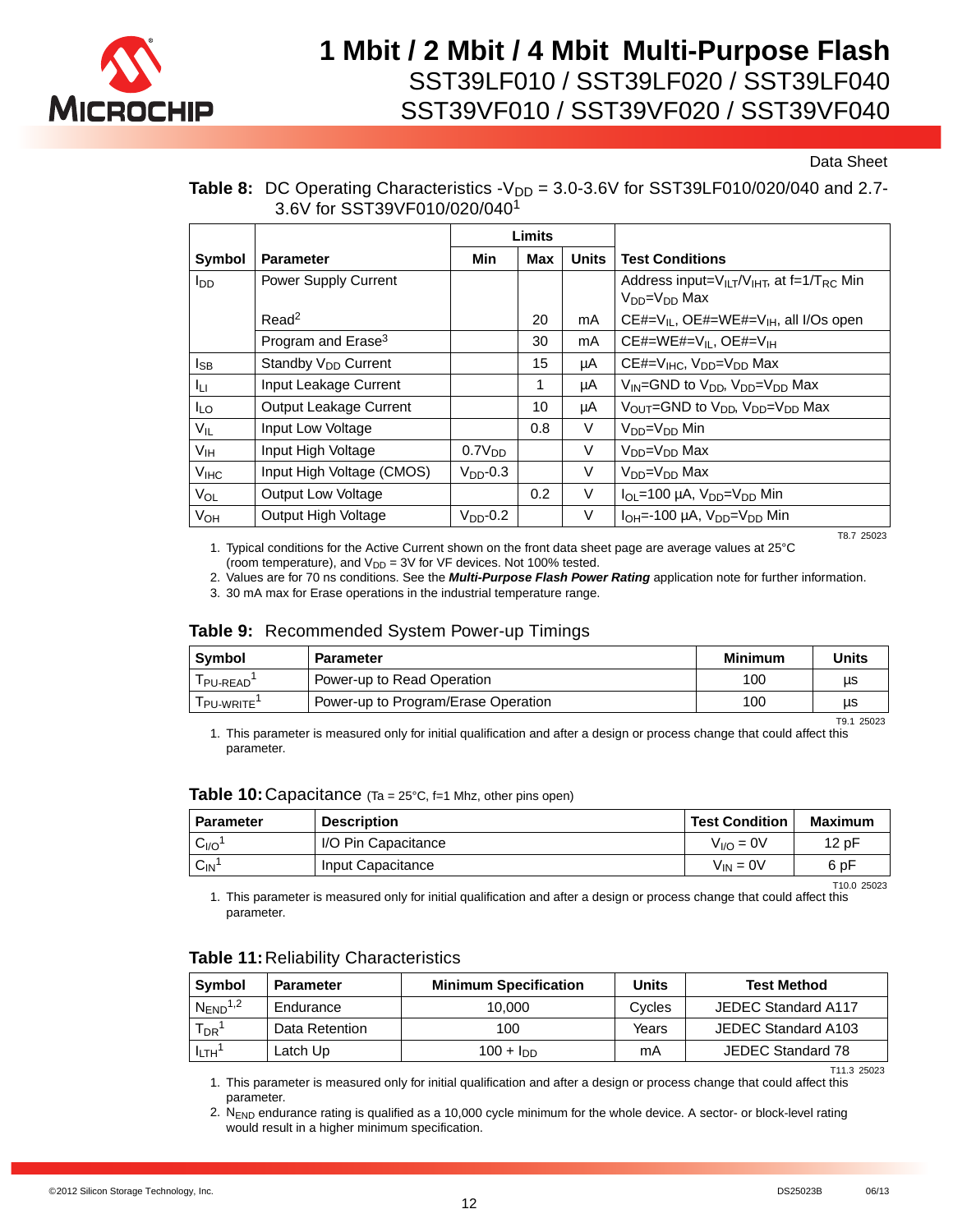

Data Sheet

### **AC Characteristics**

| <b>Table 12:</b> Read Cycle Timing Parameters - $V_{DD}$ = 3.0-3.6V for SST39LF010/020/040 and |  |
|------------------------------------------------------------------------------------------------|--|
| 2.7-3.6V for SST39VF010/020/040                                                                |  |

|                               |                                  | SST39LF010-55<br><b>SST39LF020-55</b><br><b>SST39LF040-55</b> |            | SST39VF010-70<br>SST39VF020-70<br><b>SST39VF040-70</b> |            |              |
|-------------------------------|----------------------------------|---------------------------------------------------------------|------------|--------------------------------------------------------|------------|--------------|
| Symbol                        | <b>Parameter</b>                 | Min                                                           | <b>Max</b> | Min                                                    | <b>Max</b> | <b>Units</b> |
| $T_{RC}$                      | <b>Read Cycle Time</b>           | 55                                                            |            | 70                                                     |            | ns           |
| $T_{CE}$                      | Chip Enable Access Time          |                                                               | 55         |                                                        | 70         | ns           |
| $T_{AA}$                      | Address Access Time              |                                                               | 55         |                                                        | 70         | ns           |
| Тоє                           | <b>Output Enable Access Time</b> |                                                               | 30         |                                                        | 35         | ns           |
| $T_{CLZ}$ <sup>1</sup>        | CE# Low to Active Output         | $\Omega$                                                      |            | $\Omega$                                               |            | ns           |
| $T_{OLZ}$ <sup>1</sup>        | OE# Low to Active Output         | 0                                                             |            | $\Omega$                                               |            | ns           |
| T <sub>CHZ</sub> <sup>1</sup> | CE# High to High-Z Output        |                                                               | 15         |                                                        | 25         | ns           |
| T <sub>OHZ</sub> <sup>1</sup> | OE# High to High-Z Output        |                                                               | 15         |                                                        | 25         | ns           |
| $T_{OH}$ <sup>1</sup>         | Output Hold from Address Change  | 0                                                             |            | 0                                                      |            | ns           |

T12.2 25023

1. This parameter is measured only for initial qualification and after a design or process change that could affect this parameter.

### **Table 13:**Program/Erase Cycle Timing Parameters

| Symbol                      | <b>Parameter</b>                 | Min      | <b>Max</b> | <b>Units</b> |
|-----------------------------|----------------------------------|----------|------------|--------------|
| $T_{BP}$                    | Byte-Program Time                |          | 20         | μs           |
| $T_{AS}$                    | <b>Address Setup Time</b>        | $\Omega$ |            | ns           |
| $T_{\sf AH}$                | <b>Address Hold Time</b>         | 30       |            | ns           |
| $T_{\rm CS}$                | WE# and CE# Setup Time           | $\Omega$ |            | ns           |
| T <sub>CH</sub>             | WE# and CE# Hold Time            | 0        |            | ns           |
| $\mathsf{T_{OES}}$          | OE# High Setup Time              | $\Omega$ |            | ns           |
| Т <sub>оєн</sub>            | OE# High Hold Time               | 10       |            | ns           |
| $\mathsf{T}_{\mathsf{CP}}$  | CE# Pulse Width                  | 40       |            | ns           |
| T <sub>WP</sub>             | WE# Pulse Width                  | 40       |            | ns           |
| $T_{WPH}$ <sup>1</sup>      | WE# Pulse Width High             | 30       |            | ns           |
| $T_{\text{CPH}}^1$          | CE# Pulse Width High             | 30       |            | ns           |
| $T_{DS}$                    | Data Setup Time                  | 40       |            | ns           |
| T <sub>DH</sub> 1           | Data Hold Time                   | $\Omega$ |            | ns           |
| T <sub>IDA</sub> 1          | Software ID Access and Exit Time |          | 150        | ns           |
| $T_{SE}$                    | Sector-Erase                     |          | 25         | ms           |
| $\mathsf{T}_{\mathsf{SCE}}$ | Chip-Erase                       |          | 100        | ms           |

T13.1 25023

1. This parameter is measured only for initial qualification and after a design or process change that could affect this parameter.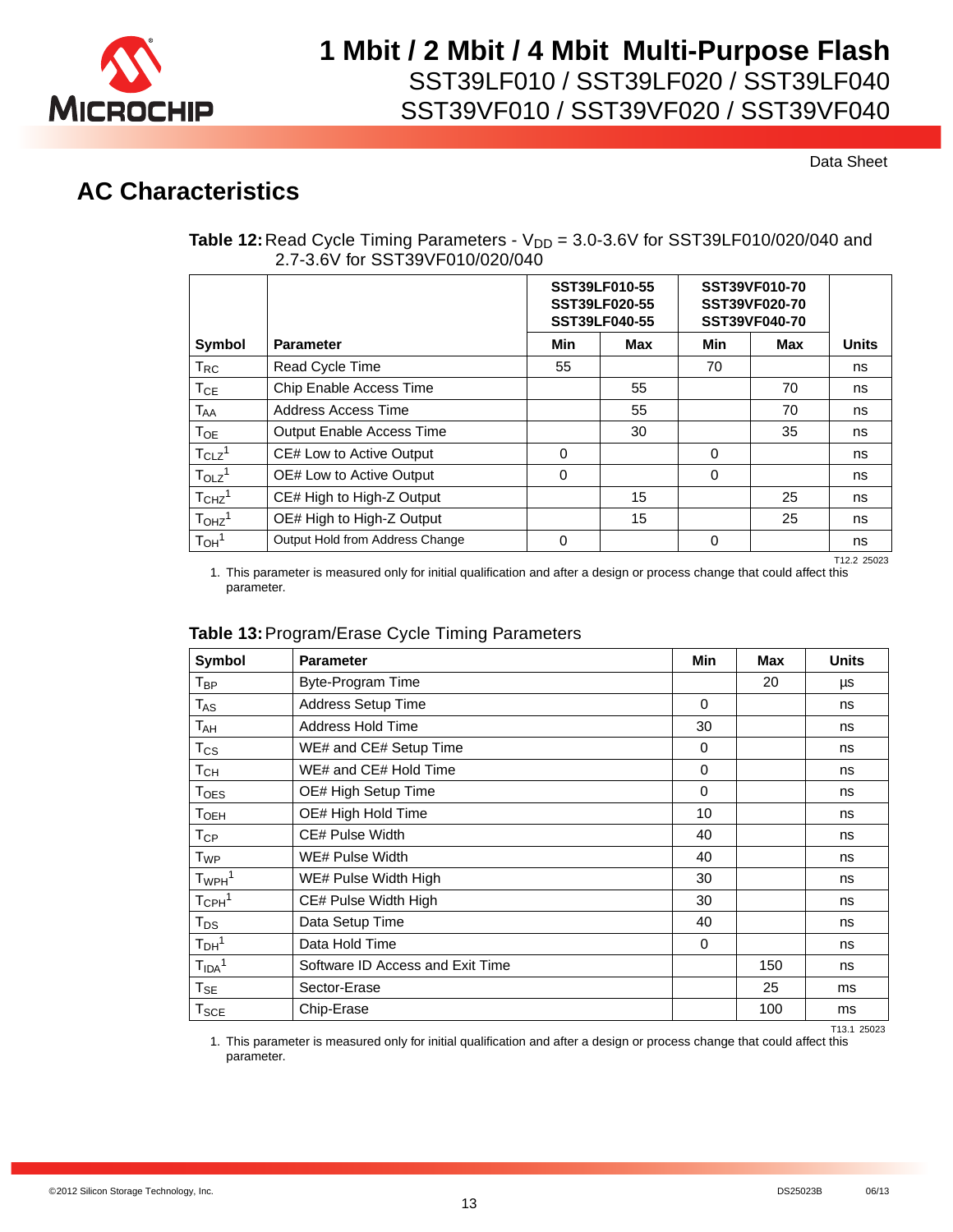



**Figure 4:** Read Cycle Timing Diagram



**Figure 5:** WE# Controlled Program Cycle Timing Diagram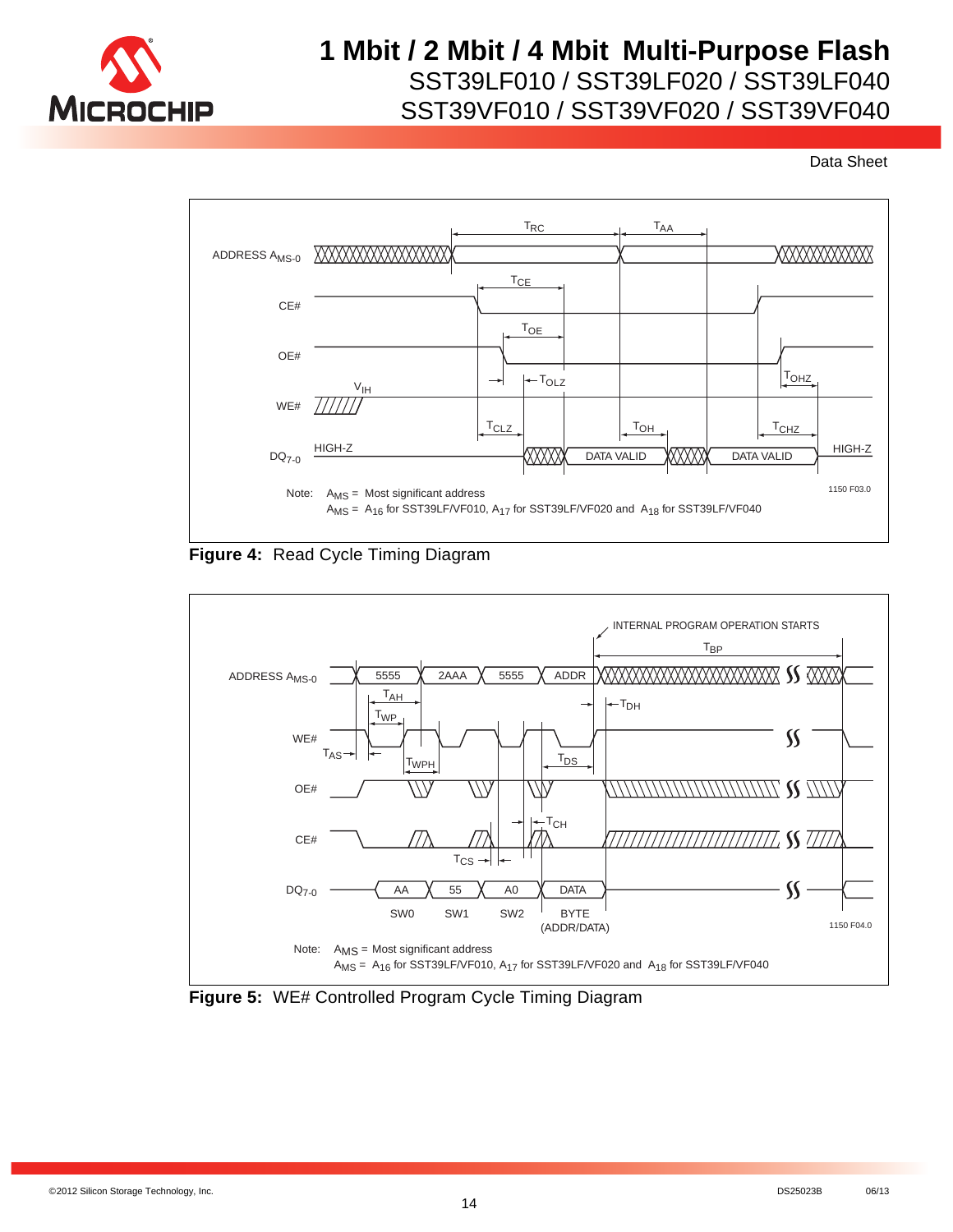



**Figure 6:** CE# Controlled Program Cycle Timing Diagram



**Figure 7: Data# Polling Timing Diagram**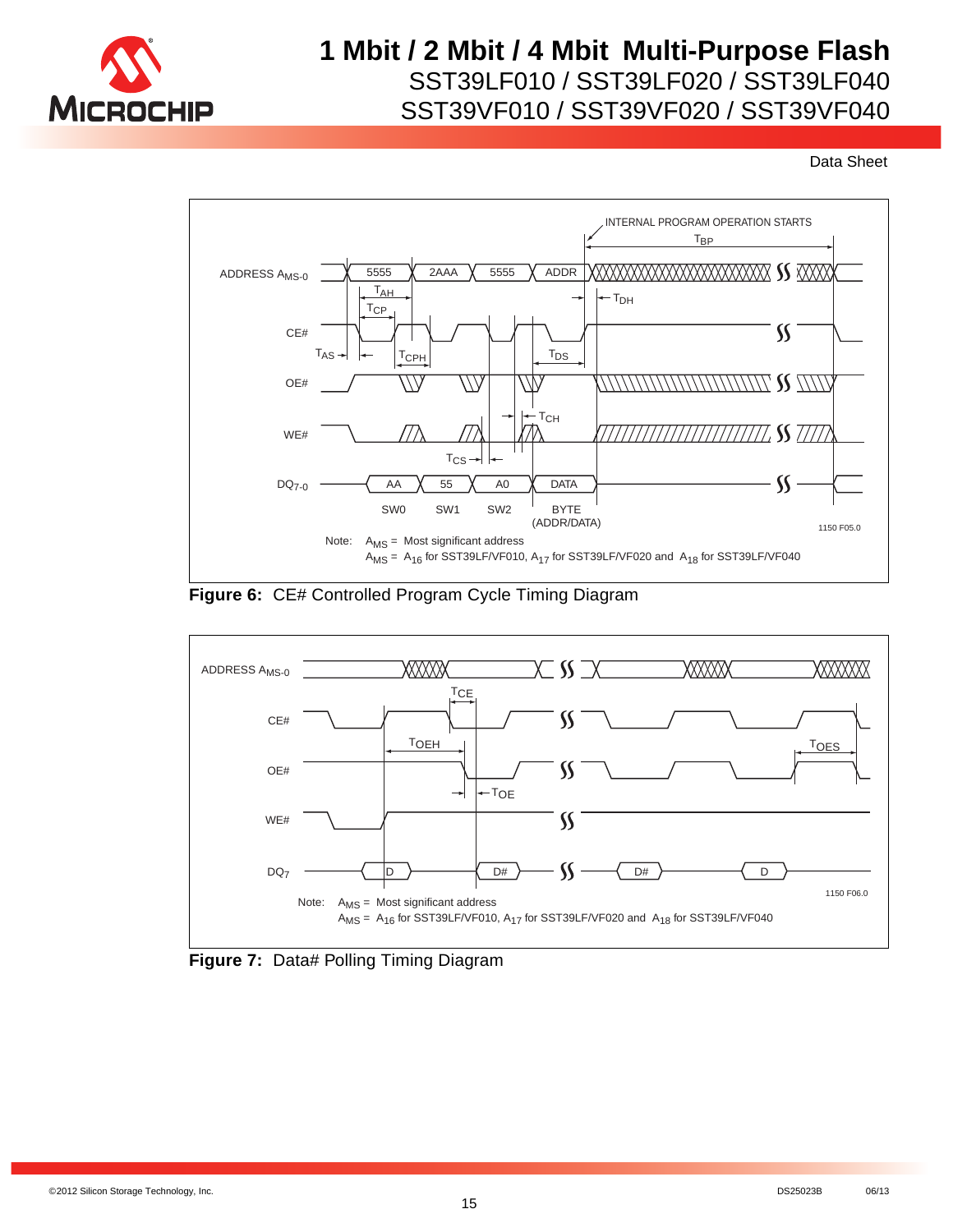

SST39VF010 / SST39VF020 / SST39VF040



**Figure 8:** Toggle Bit Timing Diagram



**Figure 9:** WE# Controlled Sector-Erase Timing Diagram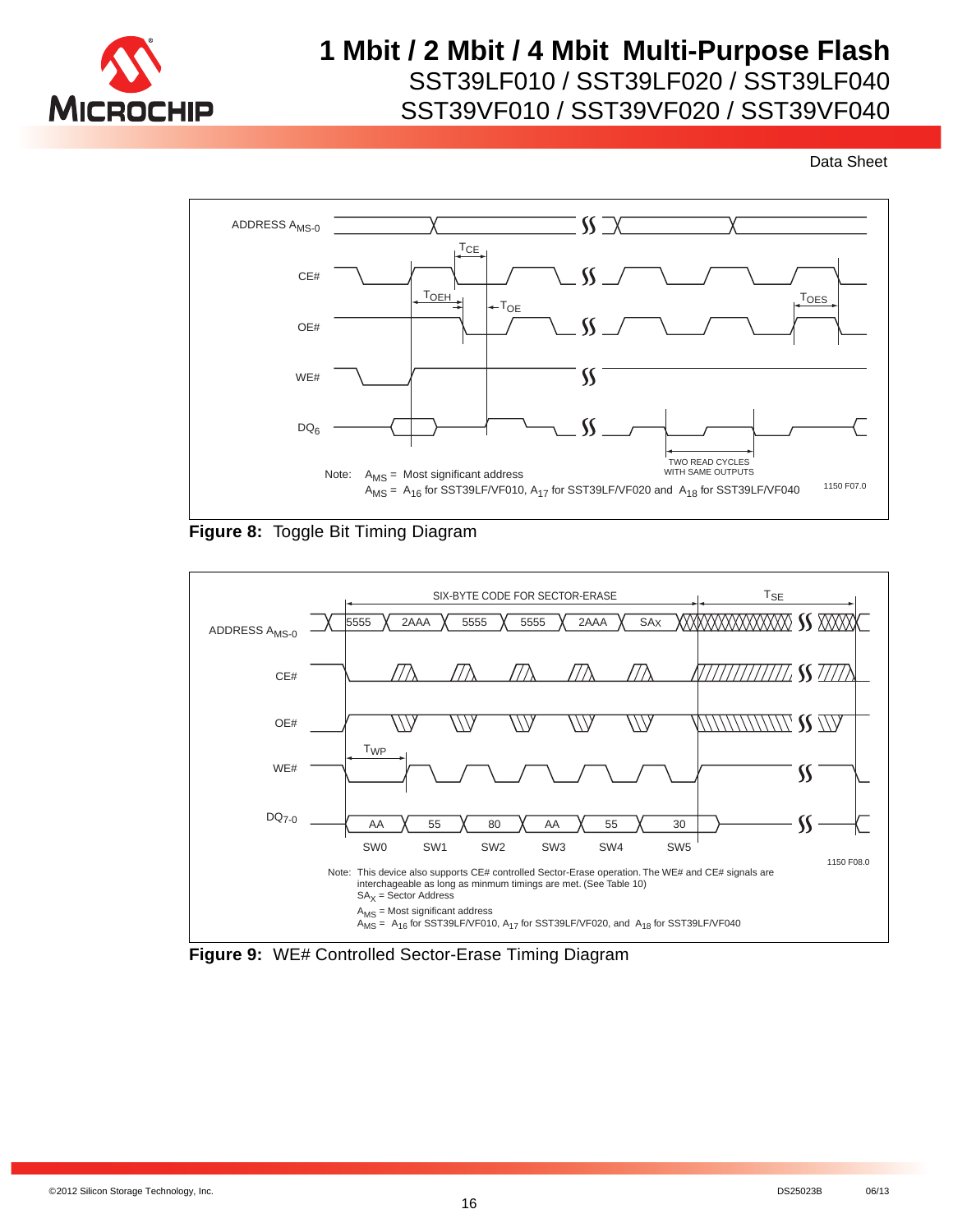







**Figure 11:**Software ID Entry and Read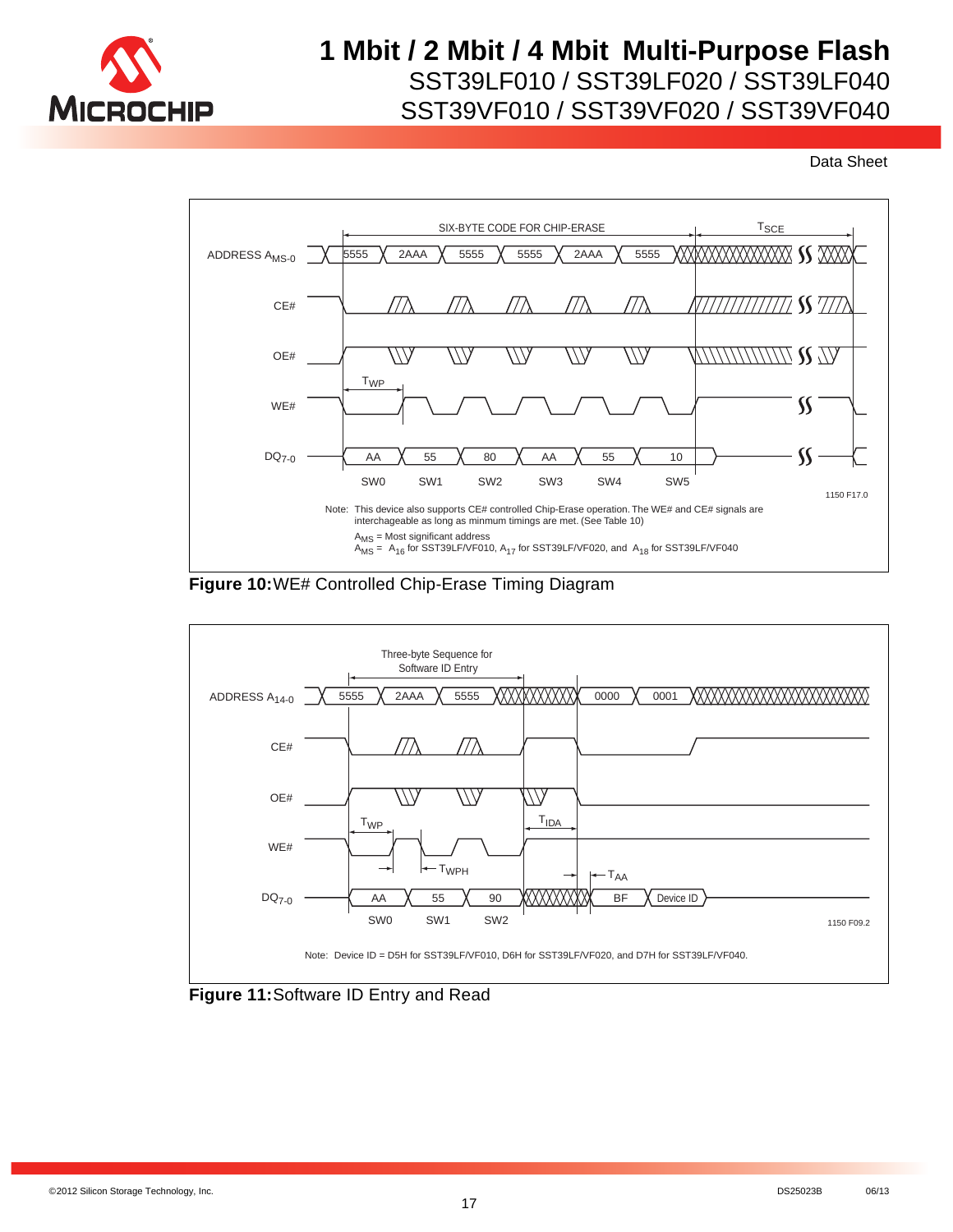

Data Sheet



**Figure 12:**Software ID Exit and Reset



#### **Figure 13:**AC Input/Output Reference Waveforms



#### **Figure 14:**A Test Load Example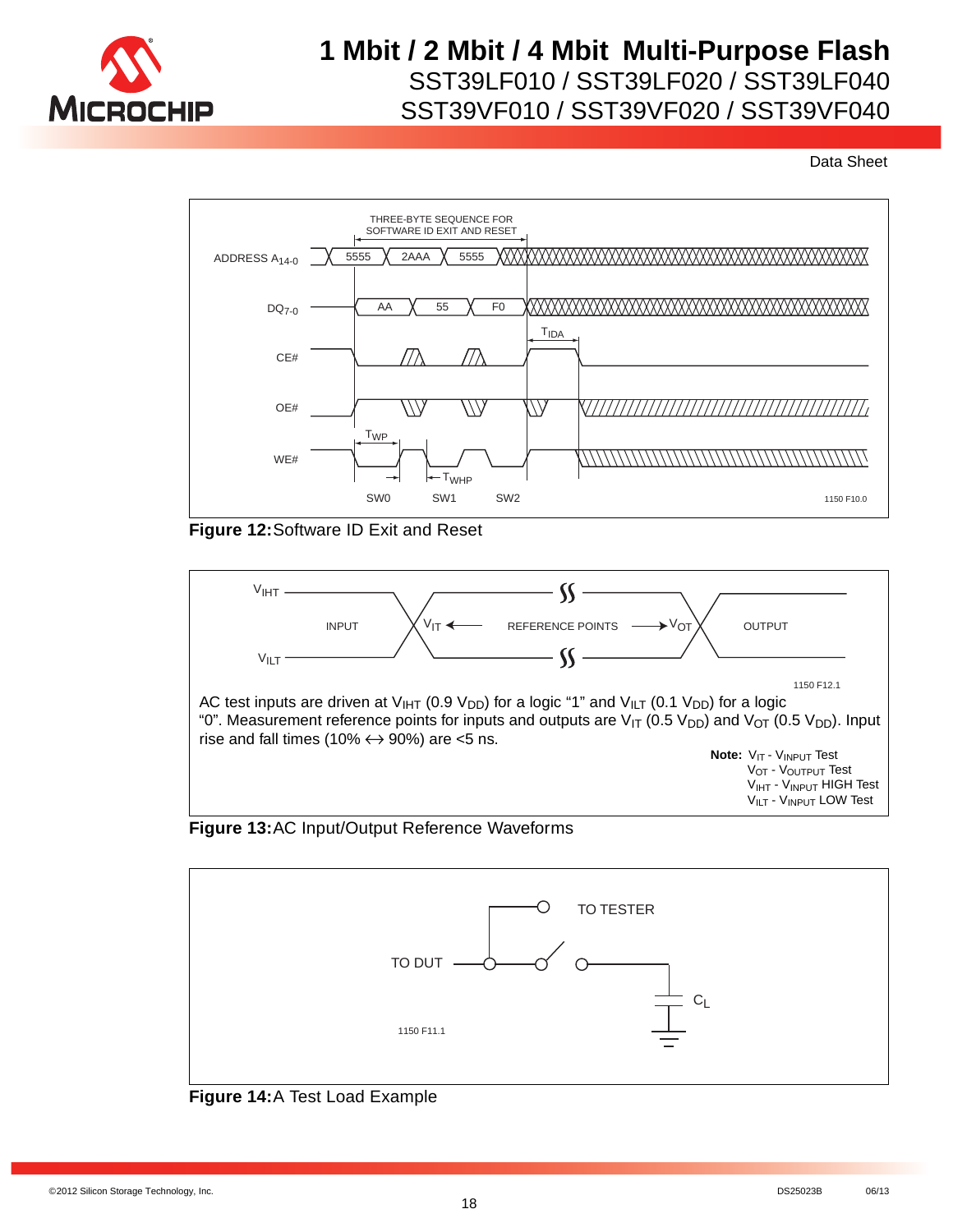

## **1 Mbit / 2 Mbit / 4 Mbit Multi-Purpose Flash**

SST39LF010 / SST39LF020 / SST39LF040

SST39VF010 / SST39VF020 / SST39VF040



©2012 Silicon Storage Technology, Inc. DS25023B 06/13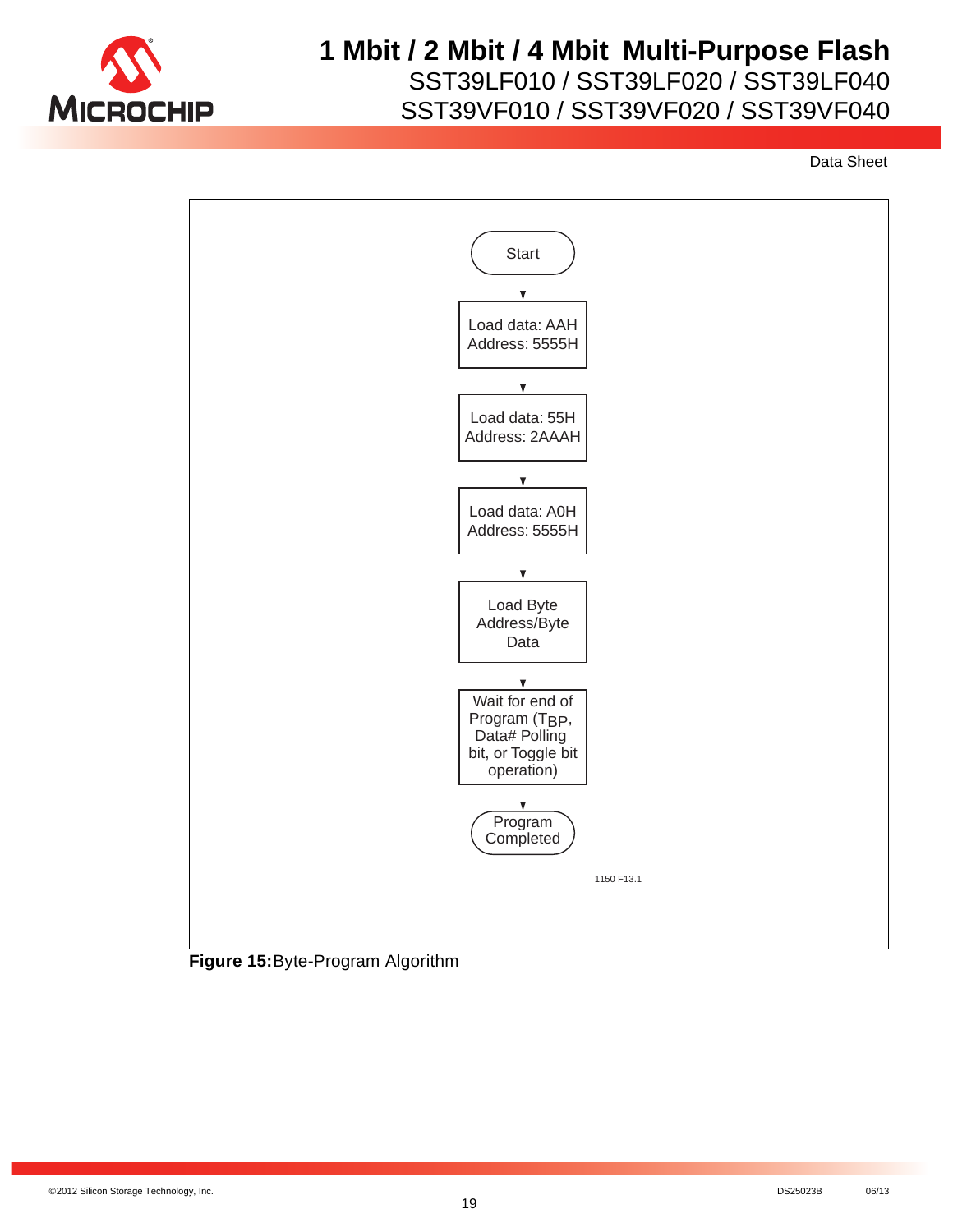

SST39VF010 / SST39VF020 / SST39VF040



**Figure 16:**Wait Options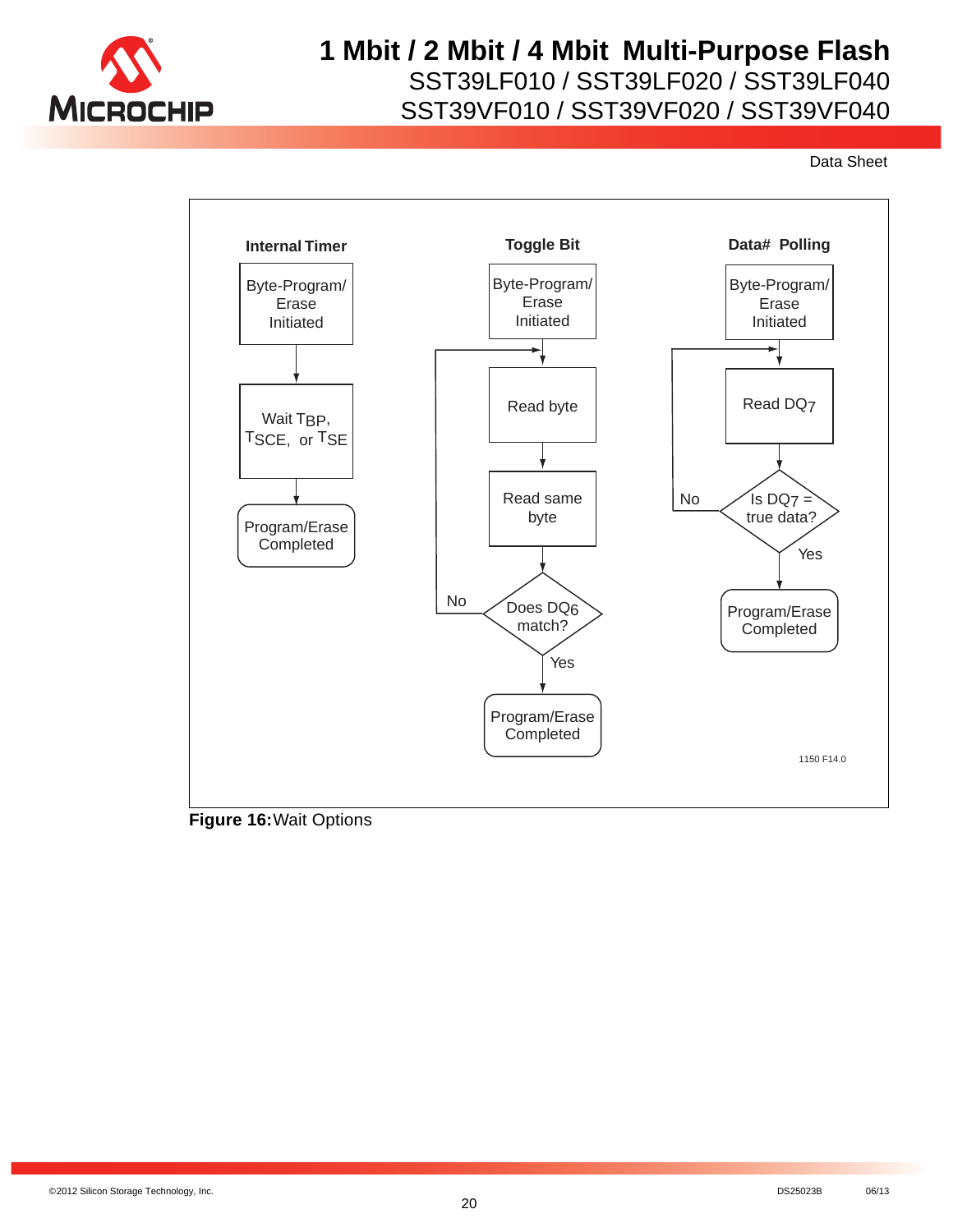

SST39VF010 / SST39VF020 / SST39VF040



**Figure 17:**Software ID Command Flowcharts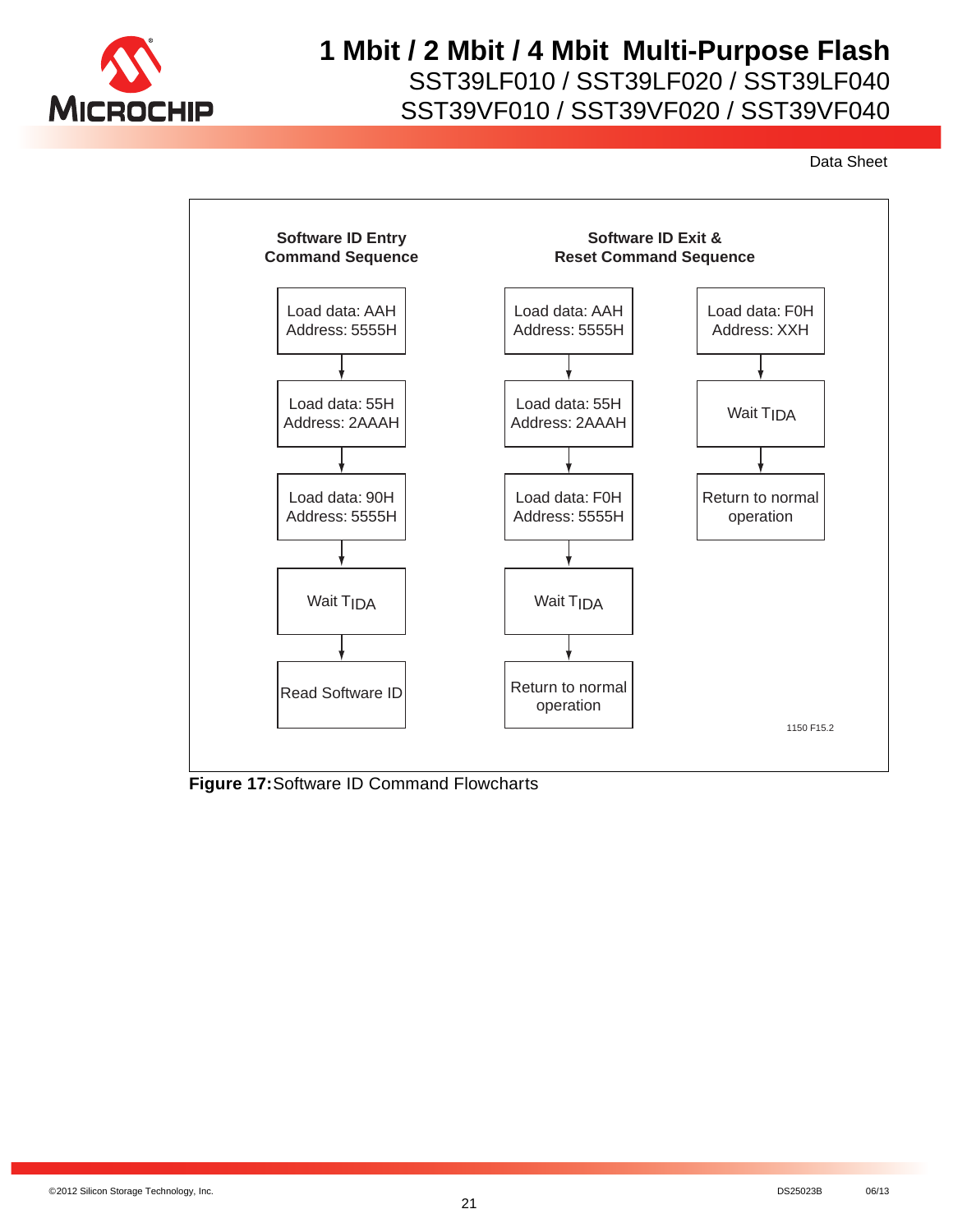

# **1 Mbit / 2 Mbit / 4 Mbit Multi-Purpose Flash**

SST39LF010 / SST39LF020 / SST39LF040

SST39VF010 / SST39VF020 / SST39VF040



**Figure 18:**Erase Command Sequence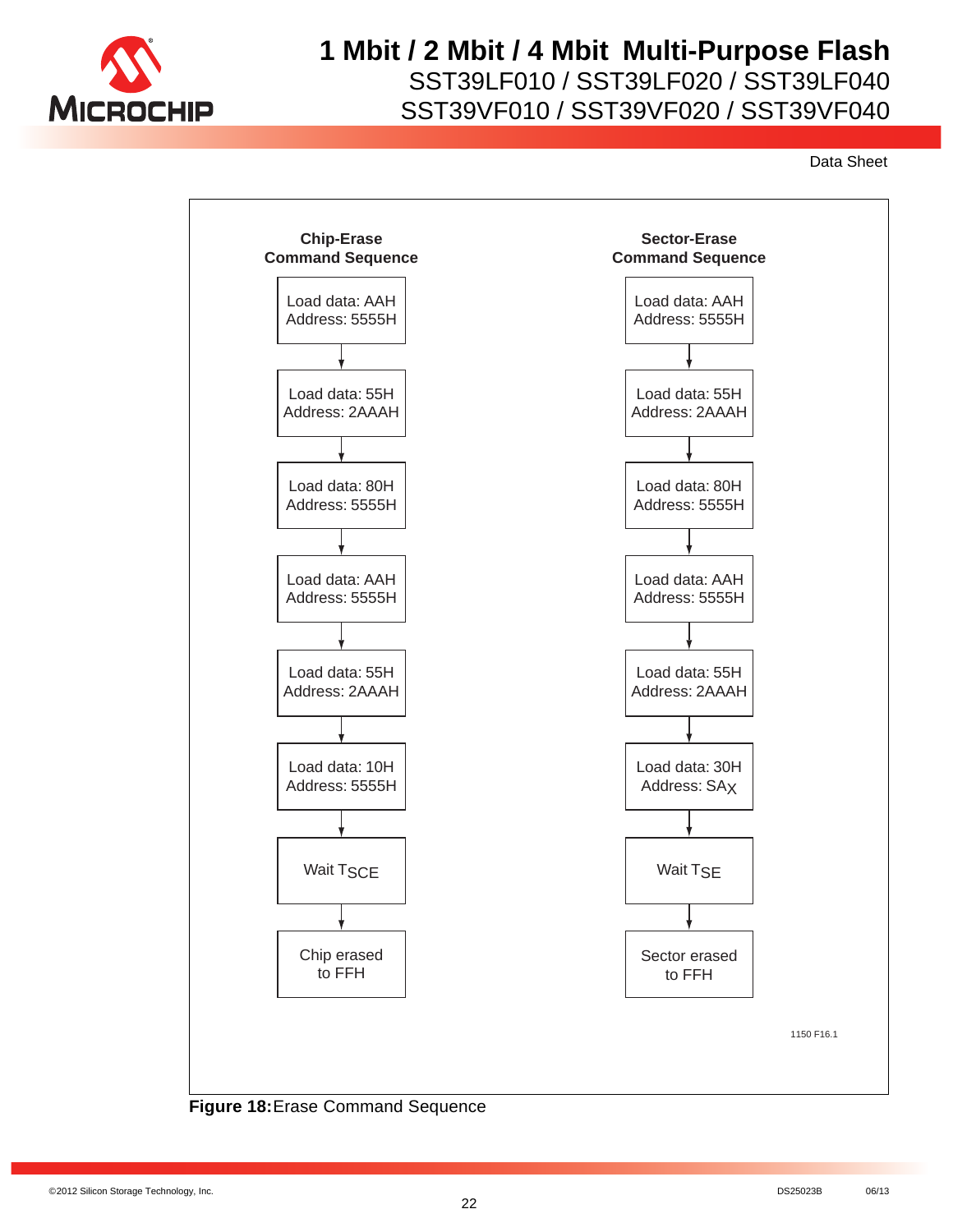

SST39VF010 / SST39VF020 / SST39VF040

Data Sheet

### **Product Ordering Information**



<sup>1.</sup> Environmental suffix "E" denotes non-Pb solder. SST non-Pb solder devices are RoHS compliant.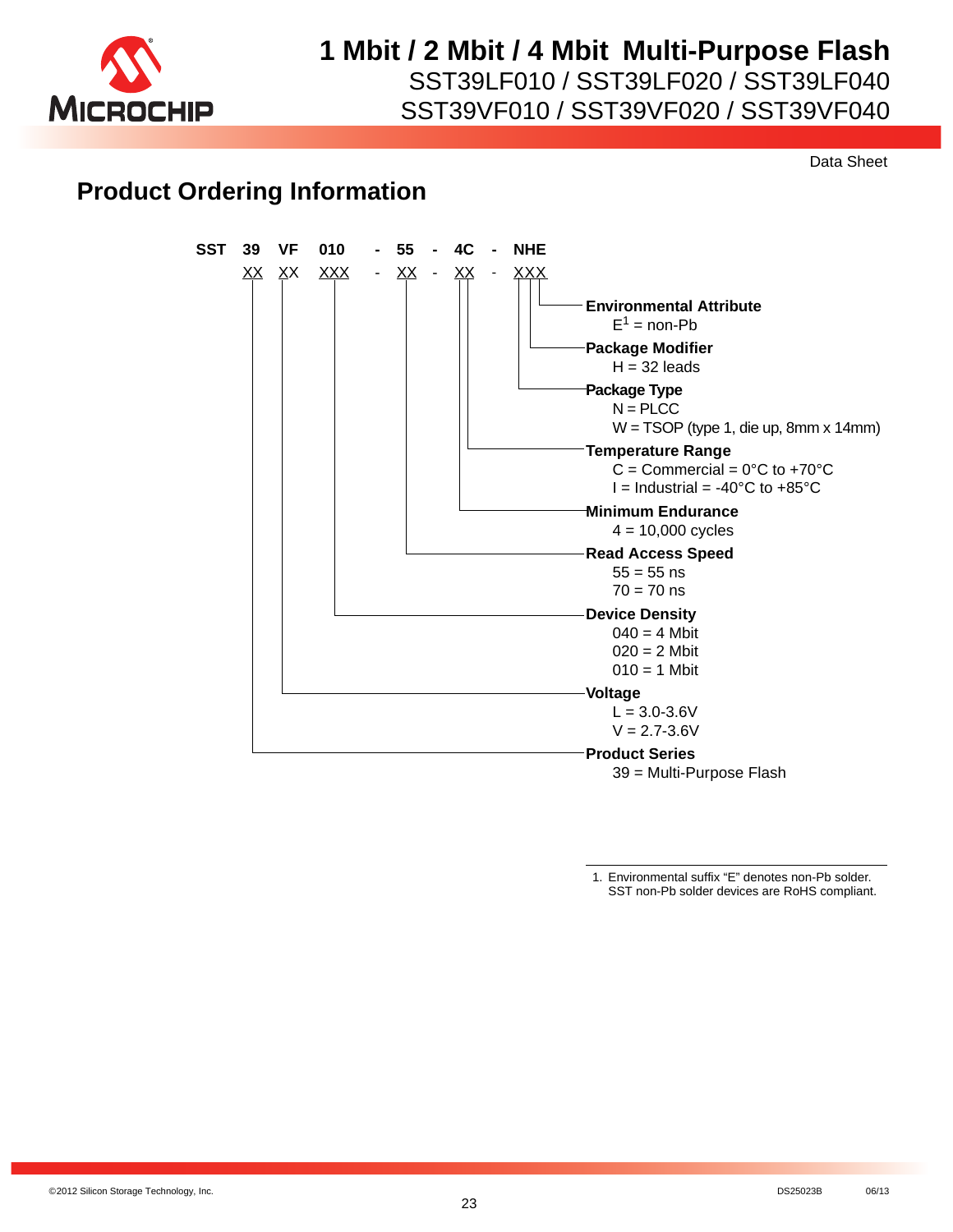

Data Sheet

| Valid combinations for SST39LF010 |                                   |  |  |  |  |
|-----------------------------------|-----------------------------------|--|--|--|--|
| SST39LF010-55-4C-NHE              | SST39LF010-55-4C-WHE              |  |  |  |  |
| Valid combinations for SST39VF010 |                                   |  |  |  |  |
| SST39VF010-70-4C-NHE              | SST39VF010-70-4C-WHE              |  |  |  |  |
| SST39VF010-70-4I-NHE              | SST39VF010-70-4I-WHE              |  |  |  |  |
|                                   | Valid combinations for SST39LF020 |  |  |  |  |
| SST39LF020-55-4C-NHE              | SST39LF020-55-4C-WHE              |  |  |  |  |
| Valid combinations for SST39VF020 |                                   |  |  |  |  |
| SST39VF020-70-4C-NHE              | SST39VF020-70-4C-WHE              |  |  |  |  |
| SST39VF020-70-4I-NHE              | SST39VF020-70-4I-WHE              |  |  |  |  |
| Valid combinations for SST39LF040 |                                   |  |  |  |  |
| SST39LF040-55-4C-NHE              | SST39LF040-55-4C-WHE              |  |  |  |  |

#### **Valid combinations for SST39VF040**

| SST39VF040-70-4C-NHE | SST39VF040-70-4C-WHE |
|----------------------|----------------------|
| SST39VF040-70-4I-NHE | SST39VF040-70-4I-WHE |

**Note:**Valid combinations are those products in mass production or will be in mass production. Consult your SST sales representative to confirm availability of valid combinations and to determine availability of new combinations.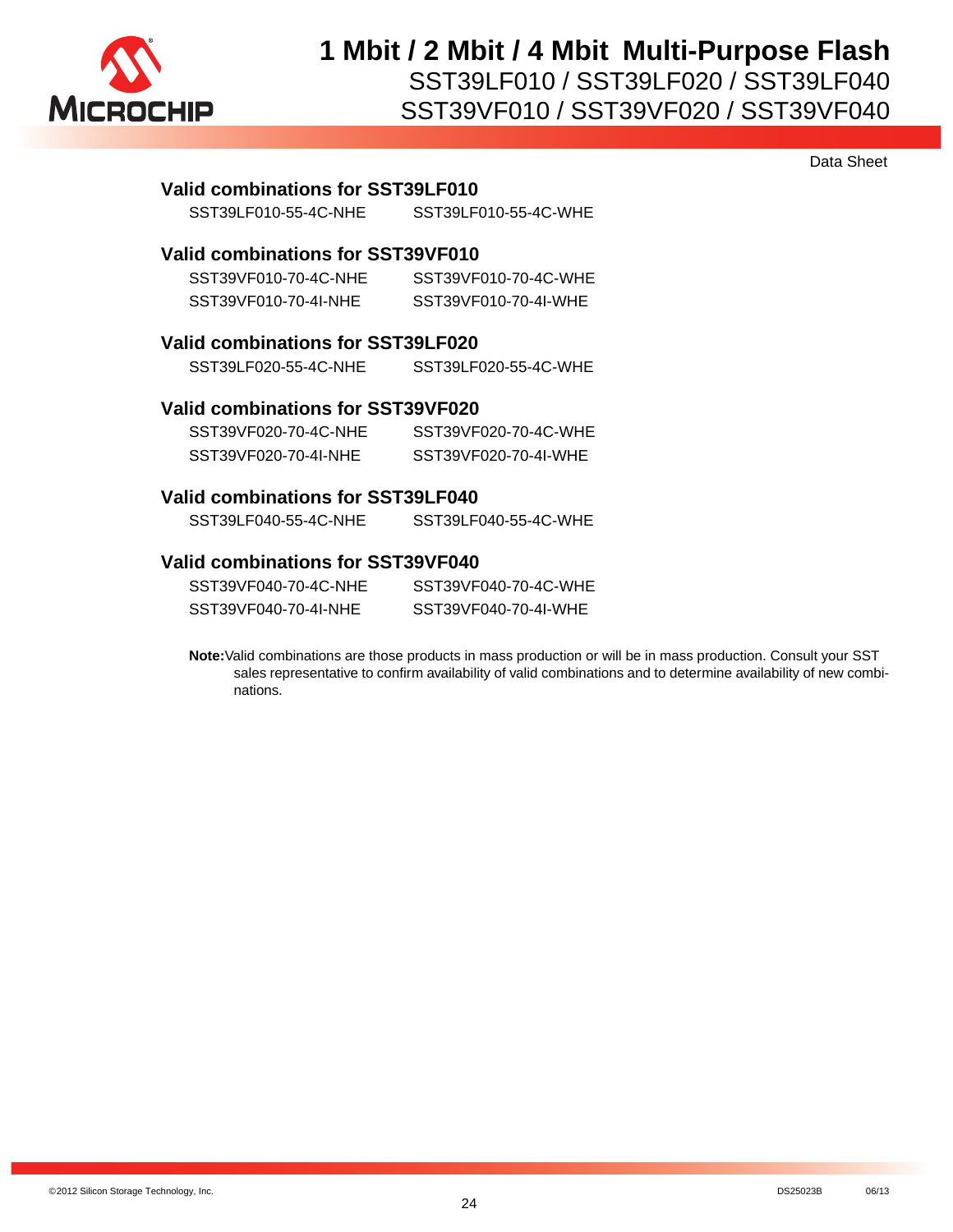

Data Sheet

## **Packaging Diagrams**



**Figure 19:**32-lead Plastic Lead Chip Carrier (PLCC) SST Package Code: NH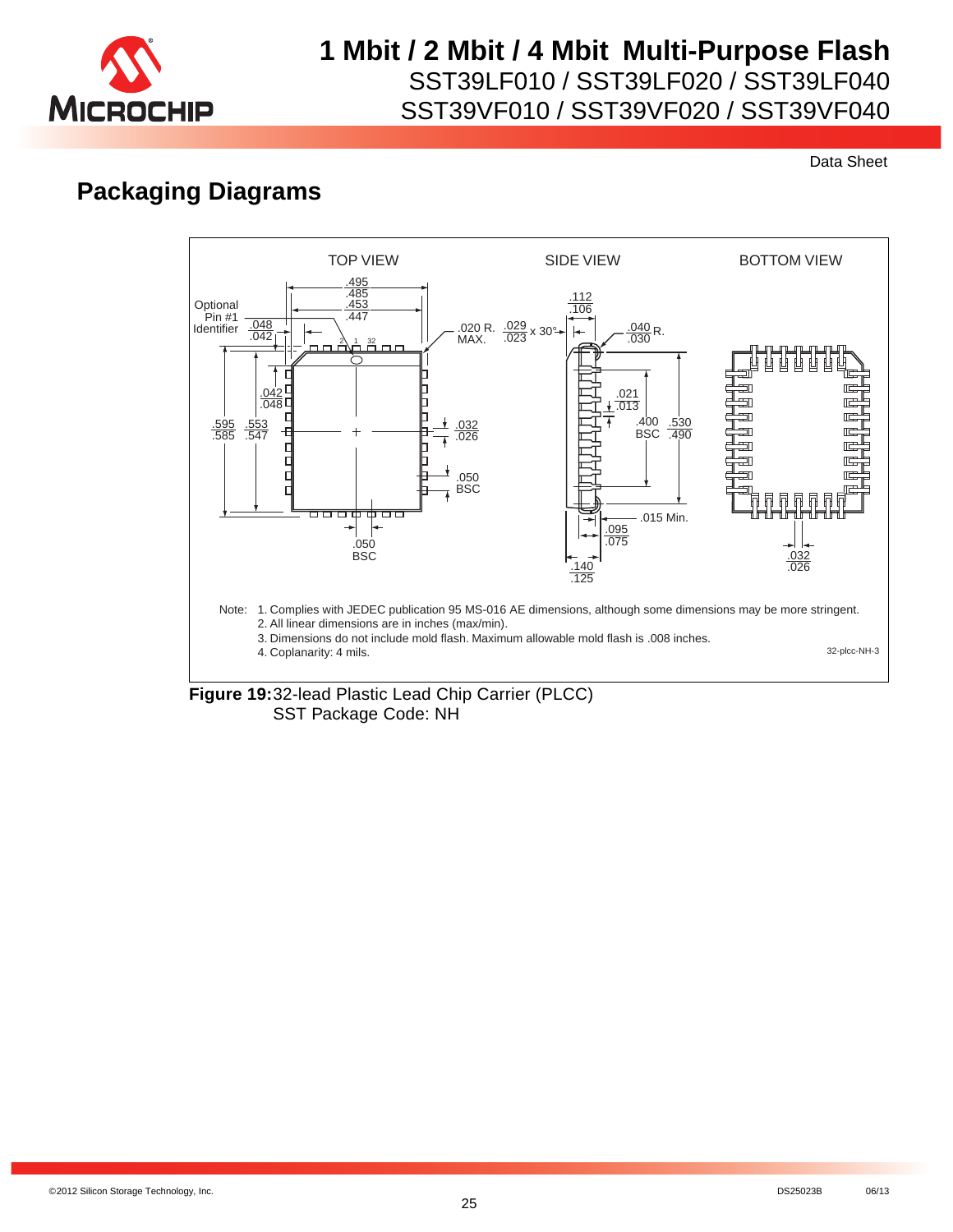



**Figure 20:**32-lead Thin Small Outline Package (TSOP) 8mm x 14mm SST Package Code: WH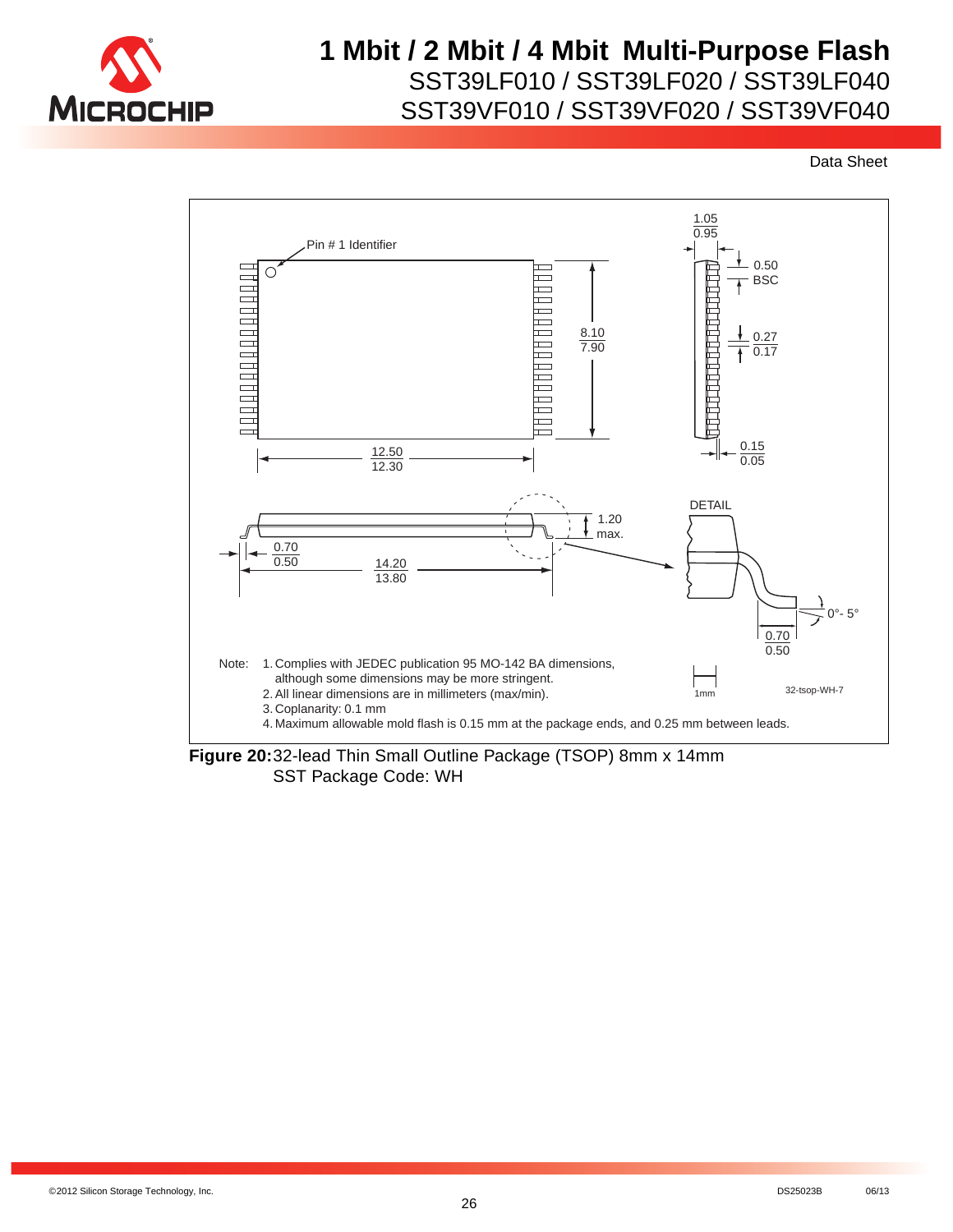

Data Sheet

### **Table 14:**Revision History

| <b>Number</b> | <b>Description</b>                                                                                                                                                                                                                                              |                 |
|---------------|-----------------------------------------------------------------------------------------------------------------------------------------------------------------------------------------------------------------------------------------------------------------|-----------------|
| 01            | $\bullet$<br>2000 Data Book                                                                                                                                                                                                                                     | Feb 2000        |
| 02            | Changed speed from 45 ns to 55 ns for the SST39LF020 and<br>$\bullet$<br><b>SST39LF040</b>                                                                                                                                                                      | Aug 2000        |
| 03            | 2002 Data Book: Reintroduced the 45 ns parts for the SST39LF020 and<br>$\bullet$<br>SST39LF040                                                                                                                                                                  | Feb 2002        |
| 04            | Added the B3K package for the 2 Mbit devices<br>$\bullet$                                                                                                                                                                                                       | Oct 2002        |
|               | Added footnote in Table 8 to indicate $I_{DD}$ Write is 30 mA max for Erase<br>$\bullet$<br>operations in the Industrial temperature range.                                                                                                                     |                 |
| 05            | $\bullet$<br>Changes to Table 8 on page 12                                                                                                                                                                                                                      | Mar 2003        |
|               | - Added footnote for MPF power usage and Typical conditions<br>- Clarified the Test Conditions for Power Supply Current and Read parameters<br>- Clarified $I_{DD}$ Write to be Program and Erase<br>- Corrected $I_{DD}$ Program and Erase from 20 mA to 30 mA |                 |
|               | Part number changes - see page 23 for additional information<br>$\bullet$                                                                                                                                                                                       |                 |
| 06            | Added new "MM" Micro-Package MPNs for 1M and 2M LF parts- see<br>$\bullet$<br>page 23                                                                                                                                                                           | Oct 2003        |
| 07            | 2004 Data Book<br>$\bullet$                                                                                                                                                                                                                                     | Nov 2003        |
|               | Added non-Pb MPNs and removed footnote (See page 23)<br>$\bullet$                                                                                                                                                                                               |                 |
|               | Updated B3K and MM package diagrams<br>٠                                                                                                                                                                                                                        |                 |
| 08            | Added RoHS Compliant statement.<br>$\bullet$                                                                                                                                                                                                                    | Dec 2005        |
|               | Added 4 MBit to Figure 4.<br>٠                                                                                                                                                                                                                                  |                 |
|               | Revised Absolute Max Stress Ratings for Surface Mount Solder Reflow<br>$\bullet$<br>Temperature                                                                                                                                                                 |                 |
|               | Removed SST39VFxxx-90 Timing Parameters from Figure 12.<br>$\bullet$                                                                                                                                                                                            |                 |
|               | Added Footnote and removed Read Access Speed 90 = 90 to Product<br>$\bullet$<br>Ordering Information.                                                                                                                                                           |                 |
|               | Removed 90 part numbers Valid Combinations lists<br>٠                                                                                                                                                                                                           |                 |
| 09            | Edited page Valid Combinations on page 21. Changed 39LF040-70-4C-<br>$\bullet$<br>B3KE to 39LF040-45-4C-B3KE                                                                                                                                                    | Jan 2006        |
| 10            | $\bullet$<br>Removed leaded parts                                                                                                                                                                                                                               | <b>Nov 2008</b> |
| 11            | Added package YME<br>$\bullet$                                                                                                                                                                                                                                  | Feb 2009        |
| 12            | Revised "Product Ordering Information" on page 23<br>$\bullet$                                                                                                                                                                                                  | Apr 2009        |
| 13            | Changed endurance from 10,000 to 100,000 in Product Description, page<br>$\bullet$<br>1                                                                                                                                                                         | Sep 2009        |
| 14            | EOL of SST39LF010-45-4C-YME. Replacement part is SST39LF010-45-<br>$\bullet$<br>4C-MME in this document.                                                                                                                                                        | Jan 2010        |
|               | Removed all references to the YME package.<br>٠                                                                                                                                                                                                                 |                 |
| A             | EOL of SST39LF512 and SST39VF512 parts. Replacement parts are<br>$\bullet$<br>SST39LF010 and SST39VF010.                                                                                                                                                        | Aug 2011        |
|               | Applied new document format.<br>٠                                                                                                                                                                                                                               |                 |
|               | Released document under letter revision system.                                                                                                                                                                                                                 |                 |
|               | Updated spec number S71150 to DS25023.                                                                                                                                                                                                                          |                 |